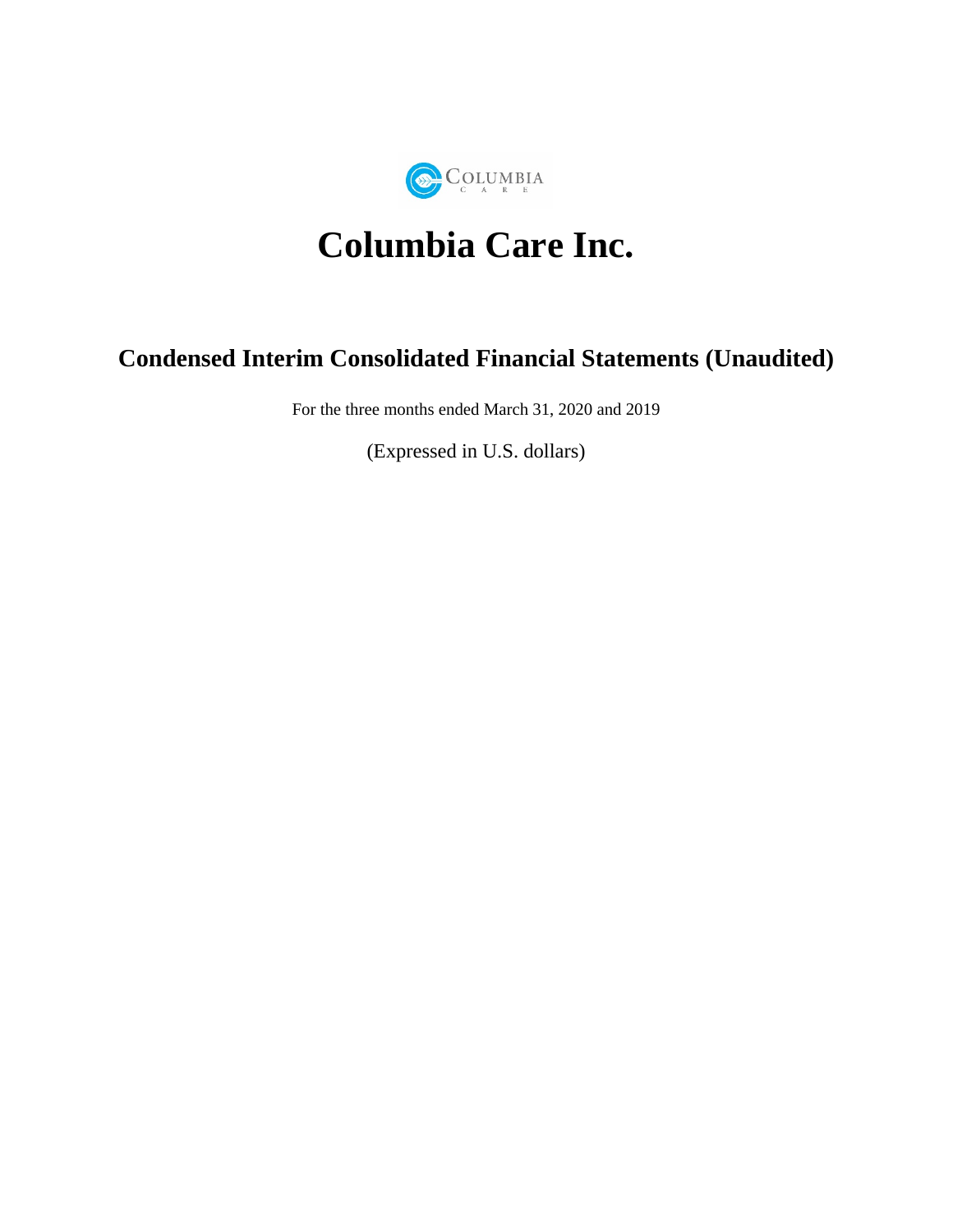# **COLUMBIA CARE INC.** CONDENSED INTERIM CONSOLIDATED STATEMENTS OF FINANCIAL POSITION

(expressed in thousands of U.S. dollars)

|                                                | <b>Note</b>      | March 31,<br>2020 |         |              | December 31,<br>2019 |
|------------------------------------------------|------------------|-------------------|---------|--------------|----------------------|
| <b>Assets</b>                                  |                  |                   |         |              |                      |
| Current assets:                                |                  |                   |         |              |                      |
| Cash                                           |                  | \$                | 26,858  | $\sqrt$      | 47,464               |
| Accounts receivable                            |                  |                   | 1,064   |              | 1,038                |
| Inventory                                      | $\boldsymbol{4}$ |                   | 86,354  |              | 81,513               |
| <b>Biological</b> assets                       | 5                |                   | 17,278  |              | 13,079               |
| Prepaid expenses and other current assets      |                  |                   | 7,244   |              | 11,395               |
| Total current assets                           |                  |                   | 138,798 |              | 154,489              |
| Property and equipment                         | 9                |                   | 122,057 |              | 104,034              |
| Right of use assets                            |                  |                   | 82,279  |              | 79,031               |
| Restricted cash                                | $\overline{7}$   |                   | 11,483  |              | 11,483               |
| Long-term deposits                             | 7                |                   | 6,532   |              | 6,458                |
| Intangible assets                              | 17               |                   | 15,424  |              | 15,695               |
| Notes receivable                               | 7, 10            |                   | 29,853  |              | 29,717               |
| Other non-current assets                       |                  |                   | 1,659   |              | 1,369                |
| <b>Total assets</b>                            |                  | \$                | 408,085 | \$           | 402,276              |
|                                                |                  |                   |         |              |                      |
| <b>Liabilities and Shareholders' Equity</b>    |                  |                   |         |              |                      |
| Current liabilities:                           |                  |                   |         |              |                      |
| Accounts payable                               |                  | \$                | 19,172  | $\mathbb{S}$ | 20,082               |
| Accrued expenses and other current liabilities |                  |                   | 11,988  |              | 9,135                |
| Current portion of lease liability             |                  |                   | 6,308   |              | 6,185                |
| Total current liabilities                      |                  |                   | 37,468  |              | 35,402               |
|                                                |                  |                   |         |              |                      |
| Long-term debt                                 | 6                |                   | 12,597  |              |                      |
| Deferred taxes                                 |                  |                   | 16,154  |              | 16,686               |
| Long-term lease liability                      |                  |                   | 81,283  |              | 77,458               |
| Other long-term liabilities                    |                  |                   | 5,780   |              | 5,798                |
| <b>Total liabilities</b>                       |                  |                   | 153,282 |              | 135,344              |
|                                                |                  |                   |         |              |                      |
| Shareholders' equity:                          |                  |                   |         |              |                      |
| Equity attributable to Columbia Care Inc.      | 11               |                   | 256,683 |              | 268,274              |
| Non-controlling interest                       | 19               |                   | (1,880) |              | (1, 342)             |
| Total shareholders' equity                     |                  |                   | 254,803 |              | 266,932              |
| Total liabilities and shareholders' equity     |                  | $\underline{\$}$  | 408,085 | \$           | 402,276              |

Operations of the Company and going concern (Note 1) Commitments and contingencies (Note 15) Subsequent events (Note 20)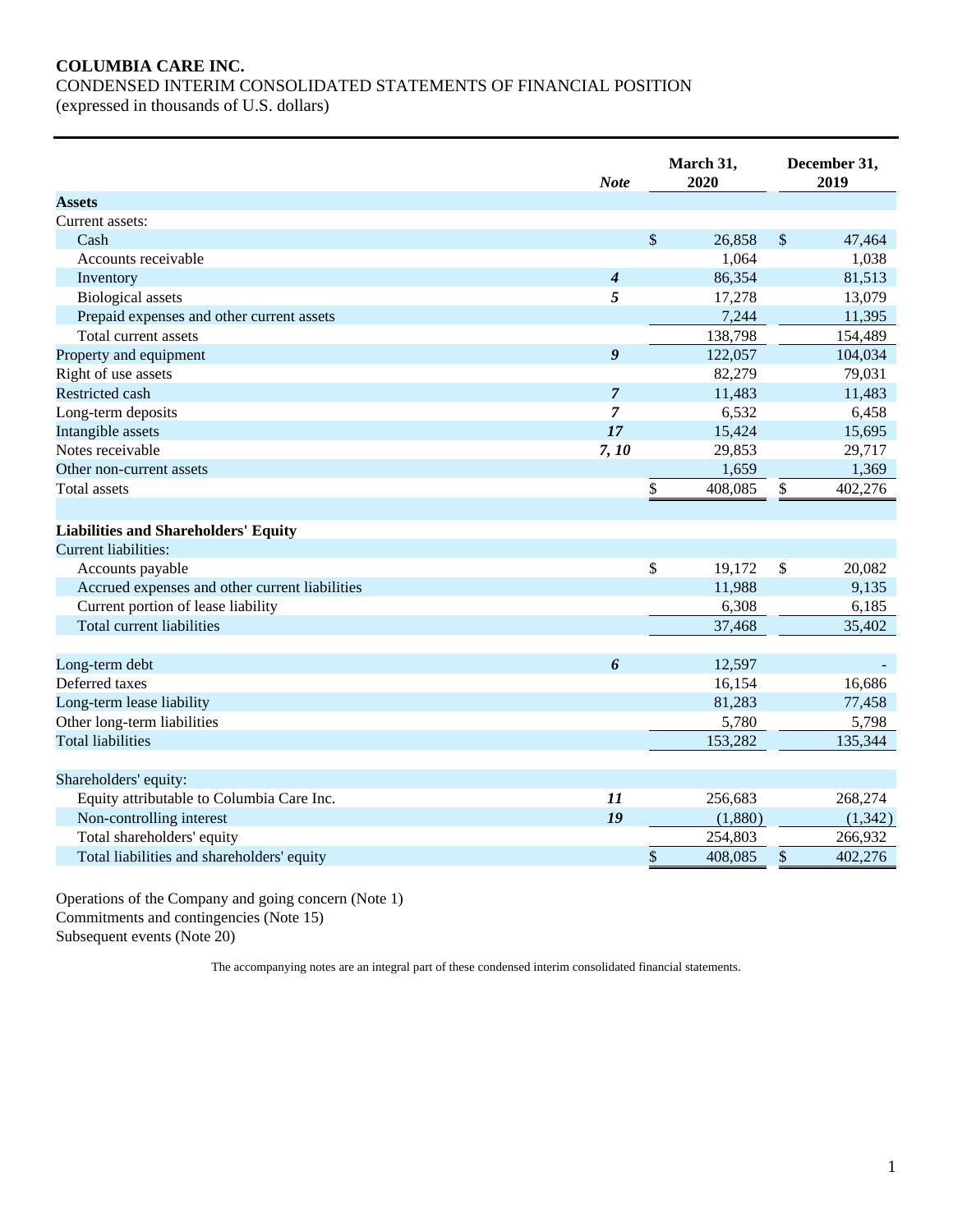# **COLUMBIA CARE INC.**

CONDENSED INTERIM CONSOLIDATED STATEMENTS OF OPERATIONS AND COMPREHENSIVE LOSS (expressed in thousands of U.S. dollars, except for share and per share amounts)

|                                                     |             |              |                   | <b>Three Months Ended</b> |                   |  |  |
|-----------------------------------------------------|-------------|--------------|-------------------|---------------------------|-------------------|--|--|
|                                                     | <b>Note</b> |              | March 31,<br>2020 |                           | March 31,<br>2019 |  |  |
| Revenues, net of discounts                          |             | $\mathbb{S}$ | 26,323            | $\mathcal{S}$             | 12,870            |  |  |
| Production costs                                    |             |              | (18,290)          |                           | (8, 469)          |  |  |
| Gross profit before fair value adjustments          |             |              | 8,033             |                           | 4,401             |  |  |
| Fair value adjustments:                             |             |              |                   |                           |                   |  |  |
| Change in fair value of biological assets included  |             |              |                   |                           |                   |  |  |
| in inventory sold                                   | 5           |              | (14, 550)         |                           | (11, 856)         |  |  |
| Unrealized gain on changes in fair value of         |             |              |                   |                           |                   |  |  |
| biological assets and inventory                     | 5           |              | 19,108            |                           | 5,252             |  |  |
| Total fair value adjustments                        |             |              | 4,558             |                           | (6, 604)          |  |  |
| Gross margin                                        |             |              | 12,591            |                           | (2,203)           |  |  |
| Operating expenses:                                 |             |              |                   |                           |                   |  |  |
| Selling, general and administrative                 |             |              | 24,453            |                           | 17,693            |  |  |
| Share-based compensation                            |             |              | 7,116             |                           | 4,232             |  |  |
| Total operating expenses                            |             |              | (31,569)          |                           | (21, 925)         |  |  |
| Loss from operations                                |             |              | (18,978)          |                           | (24, 128)         |  |  |
| Other expense:                                      |             |              |                   |                           |                   |  |  |
| Interest income, net                                |             |              | 693               |                           | 116               |  |  |
| Interest expense related to lease liabilities       |             |              | (1,490)           |                           | (563)             |  |  |
| Other (expense) income, net                         |             |              | (163)             |                           | 58                |  |  |
| Total other expense                                 |             |              | (960)             |                           | (389)             |  |  |
| Loss before provision for income taxes              |             |              | (19,938)          |                           | (24,517)          |  |  |
| Income tax expense                                  |             |              | (710)             |                           | (615)             |  |  |
| Net loss and comprehensive loss                     |             |              | (20, 648)         |                           | (25, 132)         |  |  |
| Net loss attributable to non-controlling interests  | 19          |              | (538)             |                           | (272)             |  |  |
| Net loss attributable to shareholders               |             | \$           | (20, 110)         | \$                        | (24, 860)         |  |  |
| Weighted-average number of shares used in earnings  |             |              |                   |                           |                   |  |  |
| per share - basic and diluted                       |             |              | 216,539,508       |                           | 189,952,969       |  |  |
| Earnings attributable to shares (basic and diluted) | 14          | \$           | (0.09)            | \$                        | (0.13)            |  |  |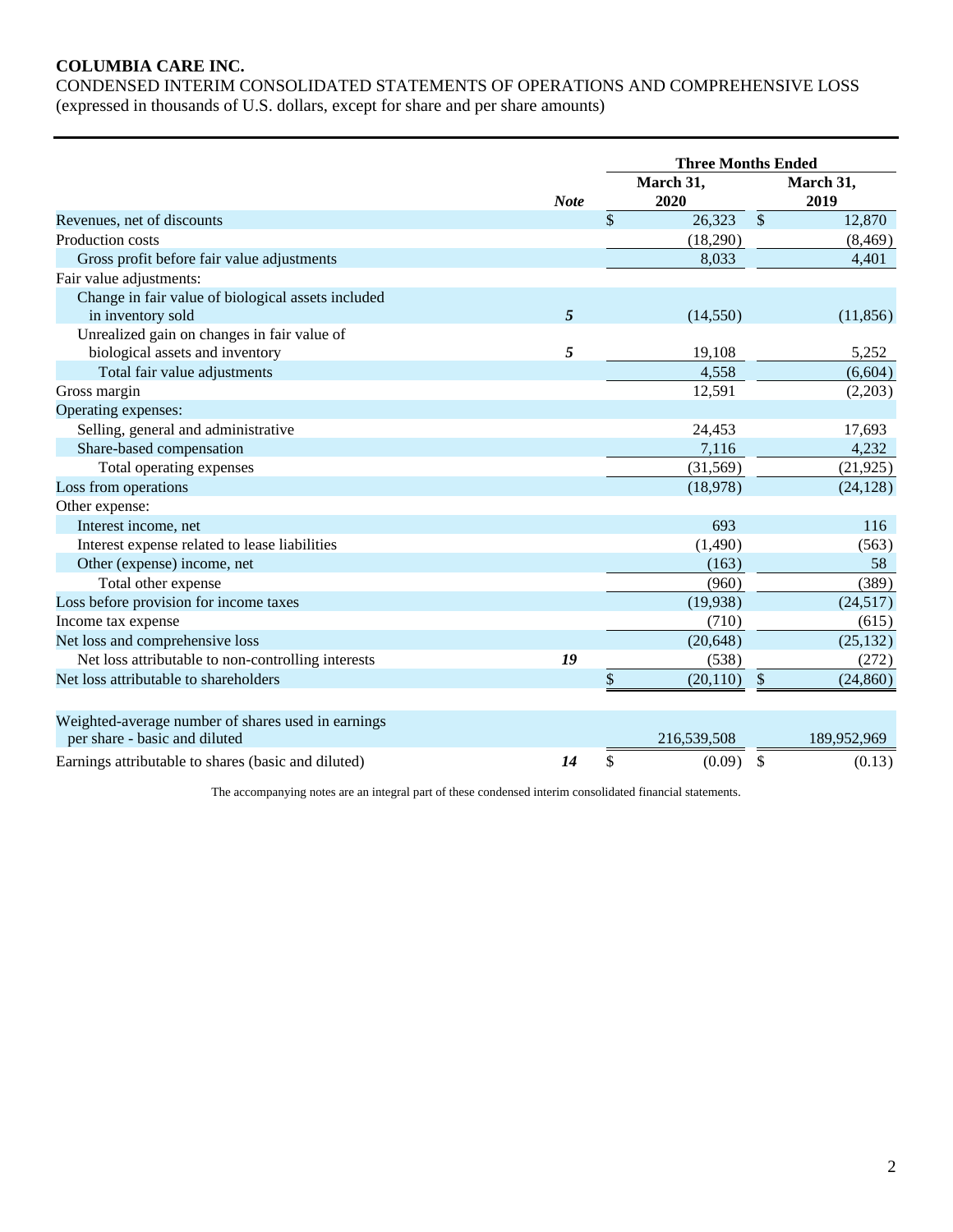# **COLUMBIA CARE INC.** CONDENSED INTERIM CONSOLIDATED STATEMENTS OF CHANGES IN EQUITY

(expressed in thousands of U.S. dollars, except for units and shares)

|                                                    | <b>Units</b>             | <b>Share Capital</b><br><b>Shares</b> | Amount |                | <b>Reserves</b> | Deficit    |   | <b>Total Columbia</b><br>Care Inc.<br><b>Shareholders' Equity</b> | Non-Controlling<br><b>Interest</b> | <b>Total</b><br>Shareholders'<br><b>Equity</b> |
|----------------------------------------------------|--------------------------|---------------------------------------|--------|----------------|-----------------|------------|---|-------------------------------------------------------------------|------------------------------------|------------------------------------------------|
| <b>Balance as of December 29, 2018</b>             | 14,449,736               | $\sim$                                |        | 245,658        | 25,897          | (68, 803)  |   | 202,752                                                           | 937                                | 203,689                                        |
| Debt conversion and settlement                     | 27,561                   |                                       |        | 2,537          |                 |            |   | 2,537                                                             |                                    | 2,537                                          |
| Warrants exercised                                 | 159,325                  |                                       |        |                |                 | $\sim$     |   |                                                                   |                                    |                                                |
| Unit issuance costs                                | 2,490                    |                                       |        |                |                 | $\sim$     |   | $\overline{\phantom{a}}$                                          |                                    |                                                |
| Equity-based compensation                          |                          | 473,770                               |        | 453            | 28,417          |            |   | 28,870                                                            |                                    | 28,870                                         |
| Conversion of units and profit interests           | (14, 639, 112)           | 196,901,118                           |        |                |                 |            |   |                                                                   |                                    |                                                |
| Issuance of shares and warrants in connection with |                          |                                       |        |                |                 |            |   |                                                                   |                                    |                                                |
| private placement                                  |                          | 19,077,096                            |        | 111,339        | 19,925          |            |   | 131,264                                                           |                                    | 131,264                                        |
| Share issuance costs                               | $\overline{\phantom{a}}$ |                                       |        | (5,598)        |                 |            |   | (5,598)                                                           |                                    | (5,598)                                        |
| Conversion of IIP units to RSUs                    |                          |                                       |        |                | 15,309          |            |   | 15,309                                                            |                                    | 15,309                                         |
| Minority buyouts                                   |                          | 621,239                               |        | 2,950          |                 | (4,810)    |   | (1,860)                                                           | 1,860                              |                                                |
| Cancellation of restricted stock awards            |                          | (119,995)                             |        |                |                 |            |   | $\overline{a}$                                                    |                                    |                                                |
| Repurchase of shares                               | $\sim$                   | (424, 047)                            |        | (2, 413)       |                 |            |   | (2, 413)                                                          |                                    | (2, 413)                                       |
| Net loss                                           | $\sim$                   | $\overline{a}$                        |        |                |                 | (102, 589) |   | (102, 589)                                                        | (4,139)                            | (106, 728)                                     |
| <b>Balance as of December 31, 2019</b>             | $\blacksquare$           | 216,529,181                           |        | 354,926        | 89,550          | (176,202)  | S | 268,274                                                           | (1,342)                            | 266,932                                        |
| Equity-based compensation                          |                          | 15,384                                |        | 7,116          |                 |            |   | 7,116                                                             |                                    | 7.116                                          |
| Cancellation of restricted stock awards            |                          | (7,534)                               |        |                |                 | $\sim$     |   | $\overline{\phantom{a}}$                                          |                                    |                                                |
| Warrants issued with debt                          |                          |                                       |        | $\overline{a}$ | 1.403           | $\sim$     |   | 1.403                                                             |                                    | 1.403                                          |
| Net loss                                           |                          |                                       |        |                |                 | (20, 110)  |   | (20, 110)                                                         | (538)                              | (20,648)                                       |
| <b>Balance as of March 31, 2020</b>                |                          | 216,537,031                           |        | 362,042        | 90,953          | (196,312)  |   | 256,683                                                           | (1,880)                            | 254,803                                        |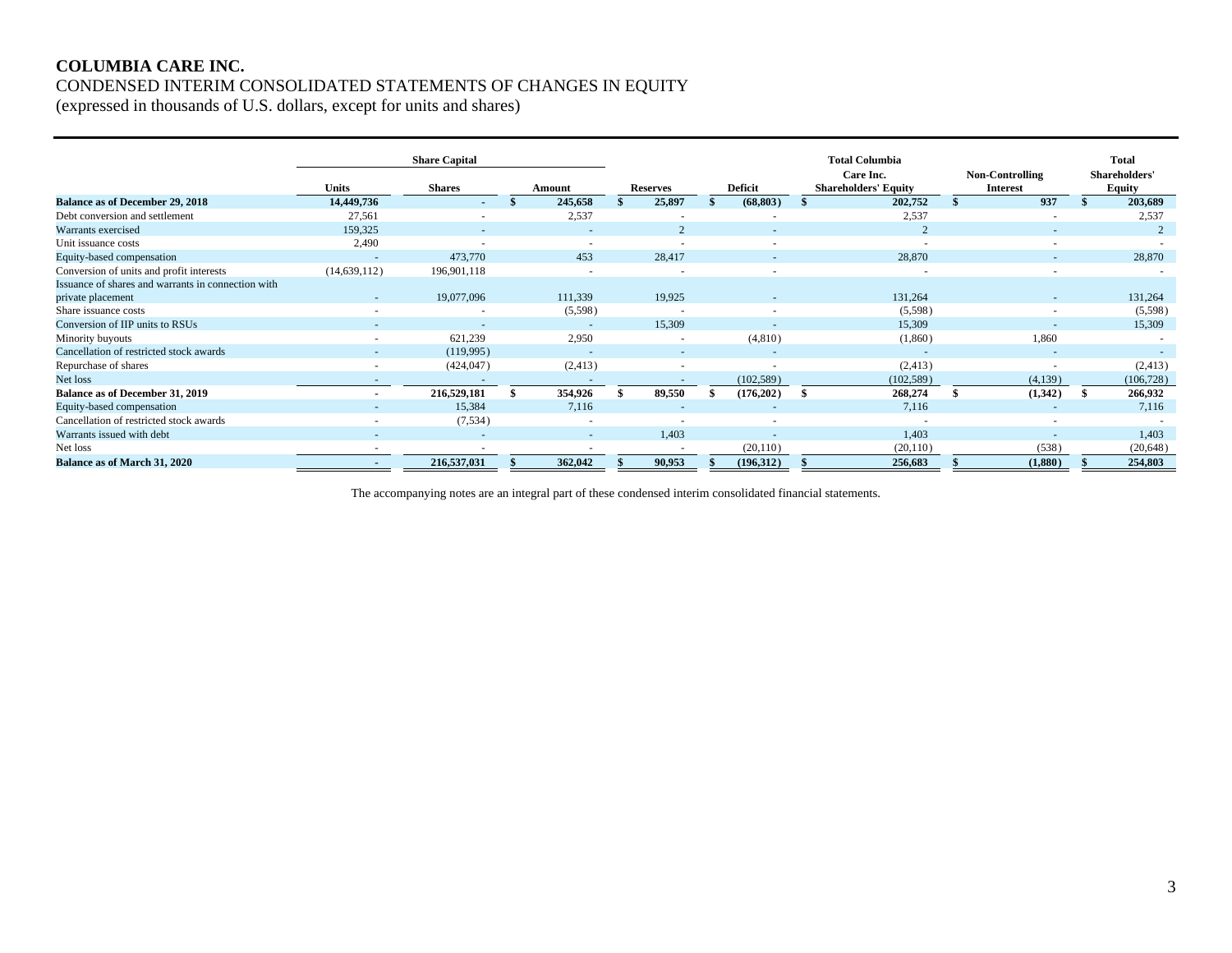# **COLUMBIA CARE INC.** CONDENSED INTERIM CONSOLIDATED STATEMENTS OF CASH FLOWS (expressed in thousands of U.S. dollars)

|                                                                                           |              | <b>Three Months Ended</b> |               |                   |
|-------------------------------------------------------------------------------------------|--------------|---------------------------|---------------|-------------------|
|                                                                                           |              | March 31,<br>2020         |               | March 31,<br>2019 |
| Cash flows from operating activities:                                                     |              |                           |               |                   |
| Net loss                                                                                  | $\mathbb{S}$ | (20, 648)                 | \$            | (25, 132)         |
| Adjustments to reconcile net loss to net cash provided by (used in) operating activities: |              |                           |               |                   |
| Depreciation and amortization                                                             |              | 5,728                     |               | 2,870             |
| Equity-based compensation                                                                 |              | 7,116                     |               | 2,321             |
| Deferred compensation                                                                     |              |                           |               | 1.911             |
| Debt amortization expense                                                                 |              |                           |               | 18                |
| Change in fair value of biological assets                                                 |              | (4,558)                   |               | 6,604             |
| Deferred taxes                                                                            |              | (532)                     |               |                   |
| Provision for obsolete inventory                                                          |              | 852                       |               |                   |
| Loss on disposal of property and equipment                                                |              | 163                       |               |                   |
| Changes in operating assets and liabilities                                               |              |                           |               |                   |
| Accounts receivable                                                                       |              | (25)                      |               | (800)             |
| <b>Biological</b> assets                                                                  |              | 360                       |               | (5,933)           |
| Inventory                                                                                 |              | (5,693)                   |               | 2,792             |
| Prepaid expenses and other current assets                                                 |              | 3,802                     |               | (1, 146)          |
| Other assets                                                                              |              | (5,801)                   |               | (38, 432)         |
| Accounts payable, accrued expenses and other current liabilities                          |              | 3,266                     |               | 9,610             |
| Other long-term liabilities                                                               |              | 5,540                     |               | 30,244            |
| Net cash used in operating activities                                                     |              | (10, 430)                 |               | (15,073)          |
|                                                                                           |              |                           |               |                   |
| Cash flows from investing activities:                                                     |              |                           |               |                   |
| Purchases of property and equipment                                                       |              | (22,940)                  |               | (9,378)           |
| Cash for loan under CannAscend and Corsa Verde agreements                                 |              | (150)                     |               |                   |
| Cash paid for deposits                                                                    |              | (2,004)                   |               | (3, 457)          |
| Cash received from deposits                                                               |              | 2,278                     |               | 436               |
| Net cash used in investing activities                                                     |              | (22,816)                  |               | (12, 399)         |
| <b>Cash flows from financing activities:</b>                                              |              |                           |               |                   |
| Net proceeds from issuance of debt                                                        |              | 14,250                    |               |                   |
| Net proceeds from issuance of common units and warrants                                   |              |                           |               | 42,764            |
| Payment of lease liabilities                                                              |              | (1,610)                   |               | (876)             |
| <b>Exercise of warrants</b>                                                               |              |                           |               | 2                 |
| Repayment of debt                                                                         |              |                           |               | (1, 595)          |
| Net cash provided by financing activities                                                 |              | 12,640                    |               | 40,295            |
|                                                                                           |              |                           |               |                   |
| Net (decrease) increase in cash                                                           |              | (20,606)                  |               | 12,823            |
| Cash at beginning of the period                                                           |              | 47,464                    |               | 46,241            |
| Cash at end of period                                                                     | \$           | 26,858                    | \$            | 59,064            |
| Supplemental disclosure of cash flow information:                                         |              |                           |               |                   |
|                                                                                           | $\mathbb{S}$ | 157                       | \$            |                   |
| Cash paid for interest on other obligations                                               | \$           |                           |               | 67                |
| Cash paid for interest on lease obligations                                               |              | 1,490                     | $\mathcal{S}$ | 563               |
| Cash paid for income taxes                                                                | \$           | ÷                         | \$            | 124               |
| Supplemental disclosure of non-cash investing and financing activities:                   |              |                           |               |                   |
| Non-cash fixed asset additions within accounts payable and accrued expenses               | \$           | 13,223                    | \$            | 3,835             |
| <b>Issuance of warrants</b>                                                               | \$           | 1,403                     | $\mathsf{\$}$ |                   |
| Non-cash debt issuance costs within accounts payable and accrued expenses                 | $\mathbf S$  | 250                       | \$            |                   |
| Conversion of convertible debt and accrued interest to equity                             | \$           |                           | $\mathsf{\$}$ | 2,537             |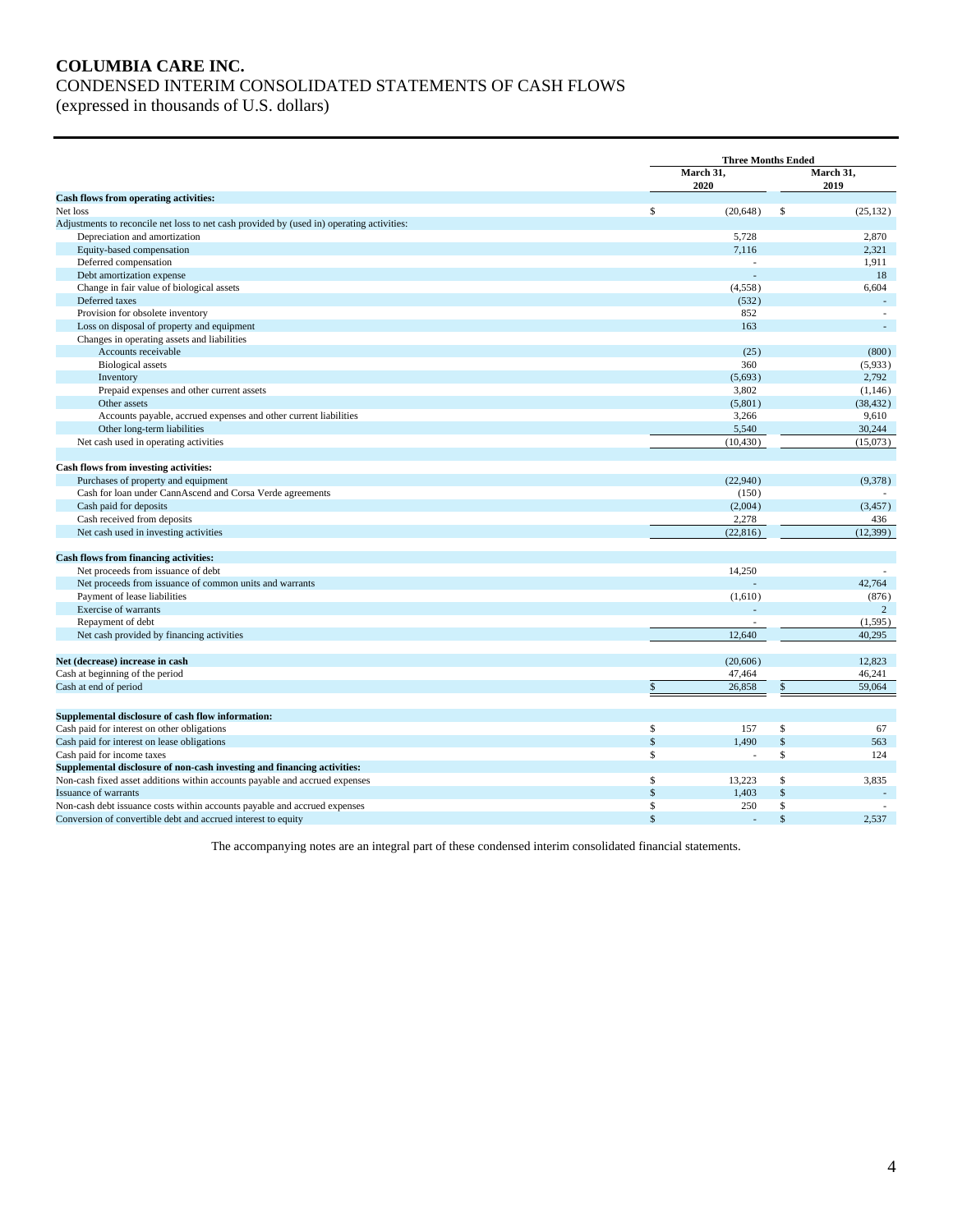# **1. OPERATIONS OF THE COMPANY AND GOING CONCERN**

Columbia Care Inc. ("the Company" or "the Parent"), formerly known as Canaccord Genuity Growth Corp. ("CGGC"), was incorporated under the laws of the Province of Ontario on August 13, 2018. The Company's principal mission is to improve lives by providing cannabis-based health and wellness solutions and derivative products to qualified patients and consumers. The Company's head office and principal address is 680 Fifth Ave. 24th Floor, New York, New York 10019. The Company's registered and records office address is 666 Burrard St #1700, Vancouver, British Columbia V6C 2X8.

On April 26, 2019, the Company completed a reverse takeover ("RTO") transaction and private placement further described in Note 3. Following the transaction, the Company's common shares were listed on the Aequitas NEO exchange under the symbol "CCHW". As of the time of this report, the Company's common shares are also listed on the Canadian Securities Exchange under the symbol "CCHW", the OTCQX Best Market under the symbol "CCHWF" and on the Frankfurt Stock Exchange under the symbol "3LP".

The Company is operational or in development in 17 jurisdictions in the United States and the European Union.

# **2. SUMMARY OF SIGNIFICANT ACCOUNTING POLICIES**

# *Basis of preparation*

These condensed interim consolidated financial statements have been prepared in accordance with International Accounting Standards ("IAS") 34, Interim Financial Reporting, as issued by the International Accounting Standards Board ("IASB") and should be read in conjunction with the Company's audited consolidated financial statements as of and for the year ended December 31, 2019. They do not include all the information required for a complete set of International Financial Reporting Standards ("IFRS") financial statements. However, selected explanatory notes are included to explain events and transactions deemed significant to provide an understanding of the changes in the Company's financial position and performance since its most recent annual financial statements. These financial statements are presented in U.S. dollars. The Canadian dollar serves as the functional currency of the Parent. The Company's subsidiaries all have the U.S. dollar as their functional currency.

These condensed interim consolidated financial statements were approved and authorized by the board of directors of the Company on May 14, 2020.

## *Significant Accounting Judgments, Estimates and Assumptions*

The preparation of the Company's condensed interim consolidated interim financial statements requires management to make judgments, estimates and assumptions that affect the application of policies and reported amounts of assets and liabilities, and revenue and expenses. Actual results may differ from these estimates. The estimates and underlying assumptions are reviewed on an ongoing basis. Revisions to accounting estimates are recognized in the period in which the estimate is revised if the revision affects only that period or in the period of the revision and future periods if the revision affects both current and future periods. The significant judgements made by management in applying the Company's accounting policies and the key sources of estimation uncertainty were the same as those described in the last annual consolidated financial statements.

# **3. REVERSE TAKEOVER TRANSACTION**

On November 21, 2018, CGGC entered into a merger agreement with Columbia Care LLC (the "Merger Agreement"). On April 26, 2019, (the "Acquisition Date") the Company completed the merger. Under the terms of the Merger Agreement, CGGC acquired 100% of the issued and outstanding ownership interests of Columbia Care LLC, which was paid via an exchange of common shares or proportionate voting shares in the capital of CGGC. Prior to the merger CGGC consolidated its common shares on a one for three basis and changed its name to Columbia Care Inc. Following the merger, Columbia Care LLC became a single-member partnership, wholly owned by the Company.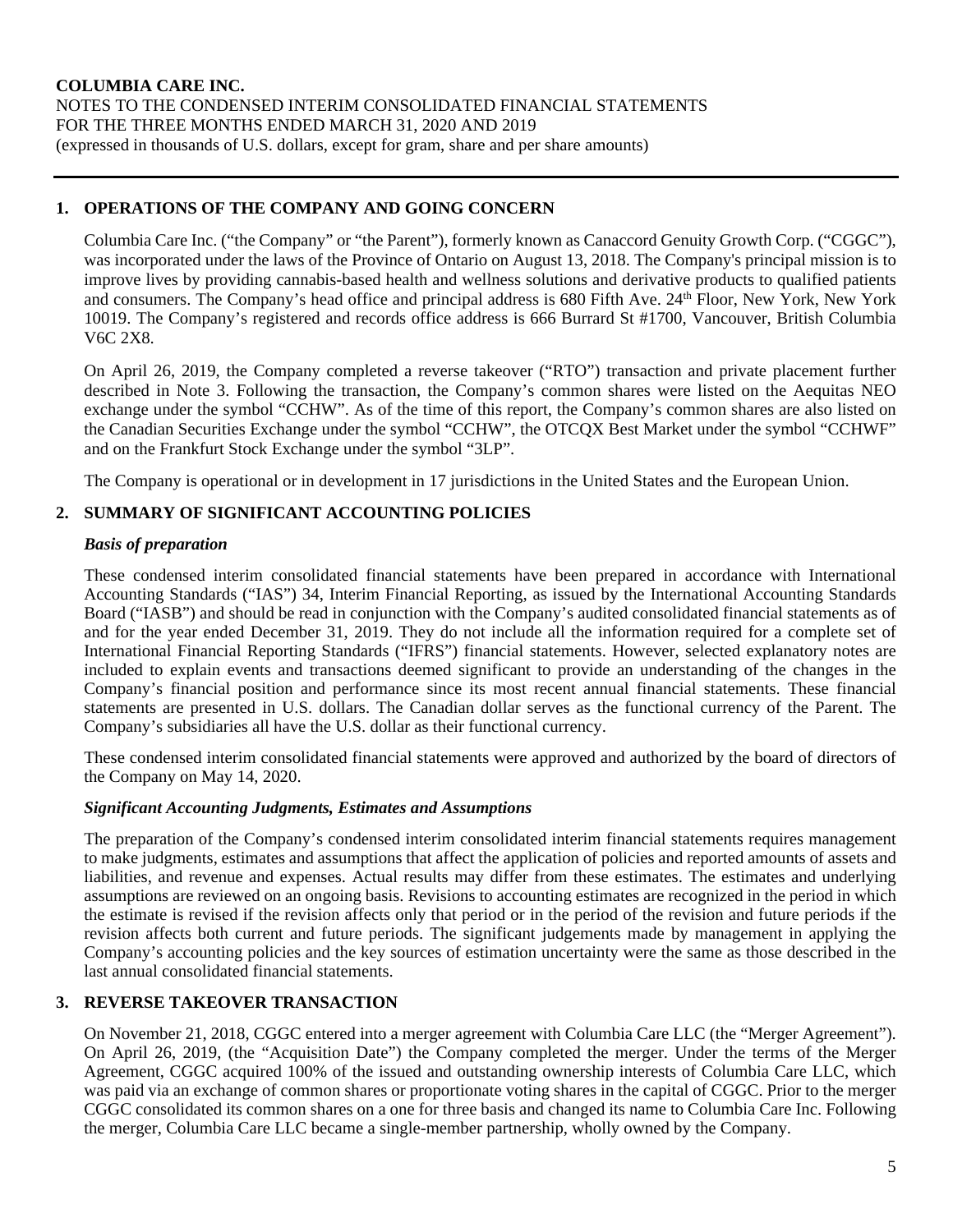While CGGC was the legal acquirer of Columbia Care LLC, the acquisition has been treated as a reverse asset acquisition and consequently Columbia Care LLC was identified as the acquirer for accounting purposes.

As CGGC did not meet the definition of a business under IFRS prior to the RTO, the acquisition was outside the scope of IFRS 3, *Business Combinations*, and was accounted for as a share-based payment transaction in accordance with IFRS 2, *Share-based Payments* ("IFRS 2"). Under IFRS 2, the transaction was measured at the fair value of the shares deemed to have been issued by Columbia Care LLC in order for the ownership interest in the combined entity to be the same as if the transaction had taken the legal form of Columbia Care LLC acquiring 100% of CGGC. Any difference between the fair value of the shares deemed to have been issued by Columbia Care LLC and the fair value of CGGC's identifiable net assets acquired and liabilities assumed represents the value of the public listing received by Columbia Care LLC. The identifiable assets acquired and liabilities of CGGC assumed by Columbia Care LLC were based on their respective fair values at the Acquisition Date and were paid as follows:

| <b>Net assets acquired</b>                         |     |         |
|----------------------------------------------------|-----|---------|
| Cash                                               | \$  | 120.193 |
|                                                    |     |         |
| <b>Consideration paid</b>                          |     |         |
| 19,077,096 common shares held by CGGC shareholders | \$. | 111,339 |
| 5,394,945 warrants held by CGGC shareholders       |     | 19,925  |
|                                                    |     | 131.264 |
|                                                    |     |         |
| Value attributable to obtaining a listing status   | \$. | 11.071  |

For the year ended December 31, 2019, the Company expensed \$3,961 in listing costs. The fair value of the common shares and warrants included in the consideration paid of \$131,264 was determined based on an independent valuation of the Company's shares and the percentage ownership of CGGC shareholders, on a diluted basis, on the Acquisition Date. The fair value of the warrants included in the consideration paid of \$19,925 were calculated using the Black-Scholes model with the following assumptions:

| Expected volatility     | 70\%     |
|-------------------------|----------|
| Expected term (years)   | 5.00     |
| Expected dividends      | $0.00\%$ |
| Risk-free interest rate | 1.52%    |

Volatility was estimated by using the average historical volatility of comparable companies from a representative peer group of publicly traded cannabis companies.

#### **4. INVENTORY**

Details of the Company's inventory are shown in the table below:

|                                                                  | <b>Biological</b><br>asset<br>Capitalized<br>fair value<br>cost |        |     | adjustment | Carrying<br>amount |        |  |
|------------------------------------------------------------------|-----------------------------------------------------------------|--------|-----|------------|--------------------|--------|--|
| Work-in-process - cannabis in cures and final vault              | \$                                                              | 3.979  | \$. | 15,480     | <sup>\$</sup>      | 19,459 |  |
| Finished goods - dried cannabis, concentrate and edible products |                                                                 | 19.468 |     | 42,406     |                    | 61,874 |  |
| Accessories and supplies                                         |                                                                 | 180    |     |            |                    | 180    |  |
| Carrying amount, December 31, 2019                               |                                                                 | 23,627 |     | 57,886     | \$                 | 81,513 |  |
|                                                                  |                                                                 |        |     |            |                    |        |  |
| Work-in-process - cannabis in cures and final vault              | \$                                                              | 5.235  | -\$ | 18.502     | <sup>\$</sup>      | 23,737 |  |
| Finished goods - dried cannabis, concentrate and edible products |                                                                 | 21,423 |     | 40,813     |                    | 62,236 |  |
| Accessories and supplies                                         |                                                                 | 381    |     |            |                    | 381    |  |
| Carrying amount, March 31, 2020                                  |                                                                 | 27,039 |     | 59.315     | \$                 | 86,354 |  |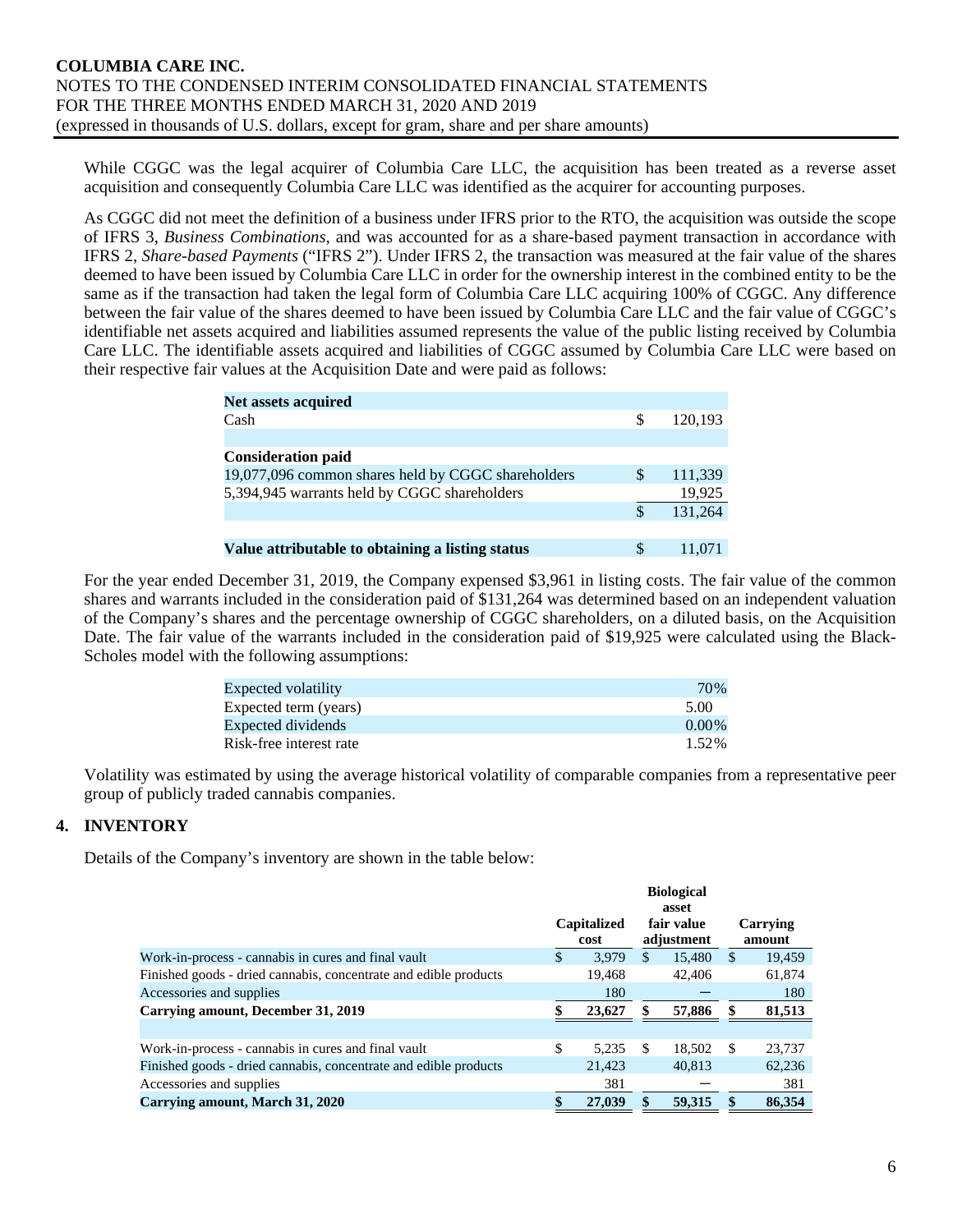Inventories consist of the capitalized inventory costs and the fair value adjustment on biological assets. The capitalized cost component of inventories represents the amount of cost before any fair value adjustments transferred to inventory through unrealized fair value gains recognized on the transformation of biological assets. The biological asset fair value adjustment is exclusive of any cash outlays and represents the non-cash fair value incremental adjustment arising from the transformation of biological assets transferred to inventory as deemed cost. Together, the capitalized cost and the incremental biological asset fair value adjustments comprise the total carrying amount of inventory.

# **5. BIOLOGICAL ASSETS**

Biological assets consist of actively growing cannabis plants expected to be harvested as agricultural produce. The changes in the carrying amount of the biological assets are shown in the table below:

| <b>Carrying amount, December 29, 2018</b> | 4.698        |
|-------------------------------------------|--------------|
| Changes in fair value less costs to sell  |              |
| due to biological transformation          | 54,236       |
| Production costs capitalized              | 2,448        |
| Transferred to inventories upon harvest   | (48,303)     |
| Carrying amount, December 31, 2019        | \$<br>13,079 |
| Changes in fair value less costs to sell  |              |
| due to biological transformation          | 19,108       |
| Production costs capitalized              | 3,518        |
| Transferred to inventories upon harvest   | (18, 427)    |
| Carrying amount, March 31, 2020           | 17,278       |

The Company's biological assets consist of unharvested cannabis plants and are presented at their fair values less costs to sell up to the point of harvest. The valuation of these biological assets is obtained using a specific valuation technique where the inputs are based upon unobservable market data (Level 3 in the fair value hierarchy).

The valuation of biological assets is based on a market approach where fair value at the point of harvest is estimated based on future selling prices less the costs to sell at harvest. For in-process biological assets, the estimated fair value at the point of harvest is adjusted based on the plants' stage of growth, which is determined by reference to days remaining to harvest over the average growth cycle.

The Company's estimates are subject to changes that could result from volatility of market prices, unanticipated regulatory changes, harvest yields, loss of crops, changes in estimates and other uncontrollable factors that could significantly affect the future fair value of biological assets.

These estimates include the following assumptions:

- i. Selling prices per gram were determined by estimating the Company's average selling price for each respective period. The Company's average selling price for the three months ended March 31, 2020 and the year ended December 31, 2019 was \$13.07 and \$12.51 per gram, respectively;
- ii. The stage of plant growth at which point of harvest is determined. As of March 31, 2020 and December 31, 2019, the biological assets were on average 52% and 51% completed, respectively;
- iii. Selling and other fulfillment costs were determined by estimating the Company's average cost per gram, which was \$2.05 and \$2.04 per gram and equivalent gram of cannabis sold as of March 31, 2020 and December 31, 2019, respectively;
- iv. Expected yield per plant varies by strain and is estimated through historical growing results or grower estimate if historical results are not available. The Company's average dry yield per plant as of March 31, 2020 and December 31, 2019 was 151 and 175 grams per plant, respectively.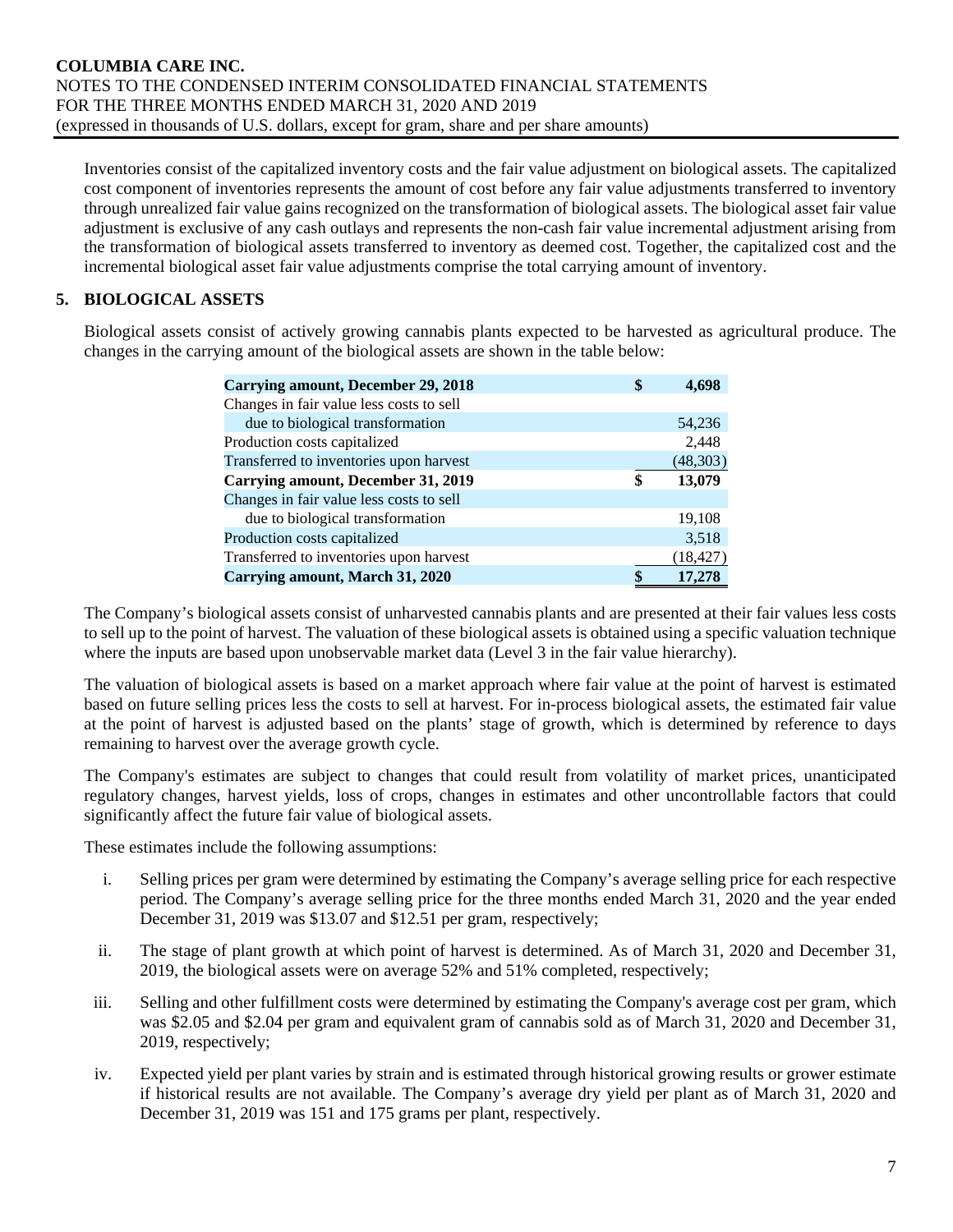Significant unobservable assumptions used in the valuation of biological assets, including the sensitivities on changes in these assumptions and their effect on the fair value of biological assets, are shown in the table below:

|                                        |                                  |                                  | <b>Effect on fair value</b> |                   |               |                      |
|----------------------------------------|----------------------------------|----------------------------------|-----------------------------|-------------------|---------------|----------------------|
| <b>Significant assumptions</b>         | <b>Range of inputs</b>           | <b>Sensitivity</b>               |                             | March 31,<br>2020 |               | December 31,<br>2019 |
| Selling price per gram                 | \$9.61 to \$47.29 per<br>$gram*$ | Increase by \$1.00<br>per gram   | \$                          | 1,336             | -\$           | 960                  |
| Stage of growth                        | 14.1% to 72.7%                   | Increase by 5%                   | \$                          | 1.600             | -S            | 1,225                |
| Selling and other<br>fulfillment costs | \$0.86 to \$8.90 per<br>gram     | Increase by \$1.00<br>per gram   | \$                          | $(1,336)$ \$      |               | (960)                |
| Expected dry yield per plant           | 77.9 to 225.7<br>grams per plant | Increase by 5<br>grams per plant | \$                          | 560               | <sup>\$</sup> | 352                  |

\*During the three months ended December March 31, 2020, New York State did not permit dispensaries to sell cannabis flower. Only edibles, tinctures, and solid and semisolid preparations are permitted. The average selling price per gram of \$47.29 per gram, selling and other fulfillment costs of \$8.90 per gram and expected yield per plant of 157 grams per plant reflect the conversion of cannabis plant into concentrated products and the associated selling price and selling and other fulfillment costs of concentrated products.

The Company's estimates are subject to change and differences from the anticipated yield will be reflected in recognition of gain or loss on biological assets in future periods.

The Company's estimates and assumptions reflect differences in regulation restrictions applicable to the states in which the Company operates. For states other than New York, selling prices per gram are calculated using the Company's average selling price of dried cannabis that does not involve any extraction or other processing activities, to reflect the value of such products up to the point of harvest. For New York, where only sales of concentrate and edible products are currently permitted, selling prices per gram and yield per plant are calculated based on the Company's average selling price of concentrate products and dry weight equivalent grams of such products in the fair value calculation.

The Company's biological assets produced 1,786,559 grams and 1,220,729 grams of dried cannabis for the three months ended March 31, 2020 and 2019, respectively.

# **6. CURRENT AND LONG-TERM DEBT**

Current and long-term obligations, net, are shown in the table below:

|                                      | March 31,<br>2020 | December 31,<br>2019 |  |
|--------------------------------------|-------------------|----------------------|--|
| Term debt                            | 14,250            | <sup>\$</sup>        |  |
| Unamortized debt discount            | (1,403)           |                      |  |
| Unamortized deferred financing costs | (250)             |                      |  |
|                                      | 12,597            |                      |  |
| Less current portion                 |                   |                      |  |
| Total                                | 12,597            |                      |  |

#### *Term Debt*

On March 31, 2020, the Company completed the first tranche of a private offering of notes ("Private Notes") for an aggregate principal amount of \$14,250 and incurred financing costs of \$250. The Private Notes require interest-only payments through March 30, 2024, at a rate of 9.875% per annum, payable semi-annually on March 31 and September 30 commencing on September 30, 2020. The Private Notes are due in full on March 30, 2024. The Company can repay the Private Notes at any time without any premium or penalty. There was no collateral associated with the Private Notes.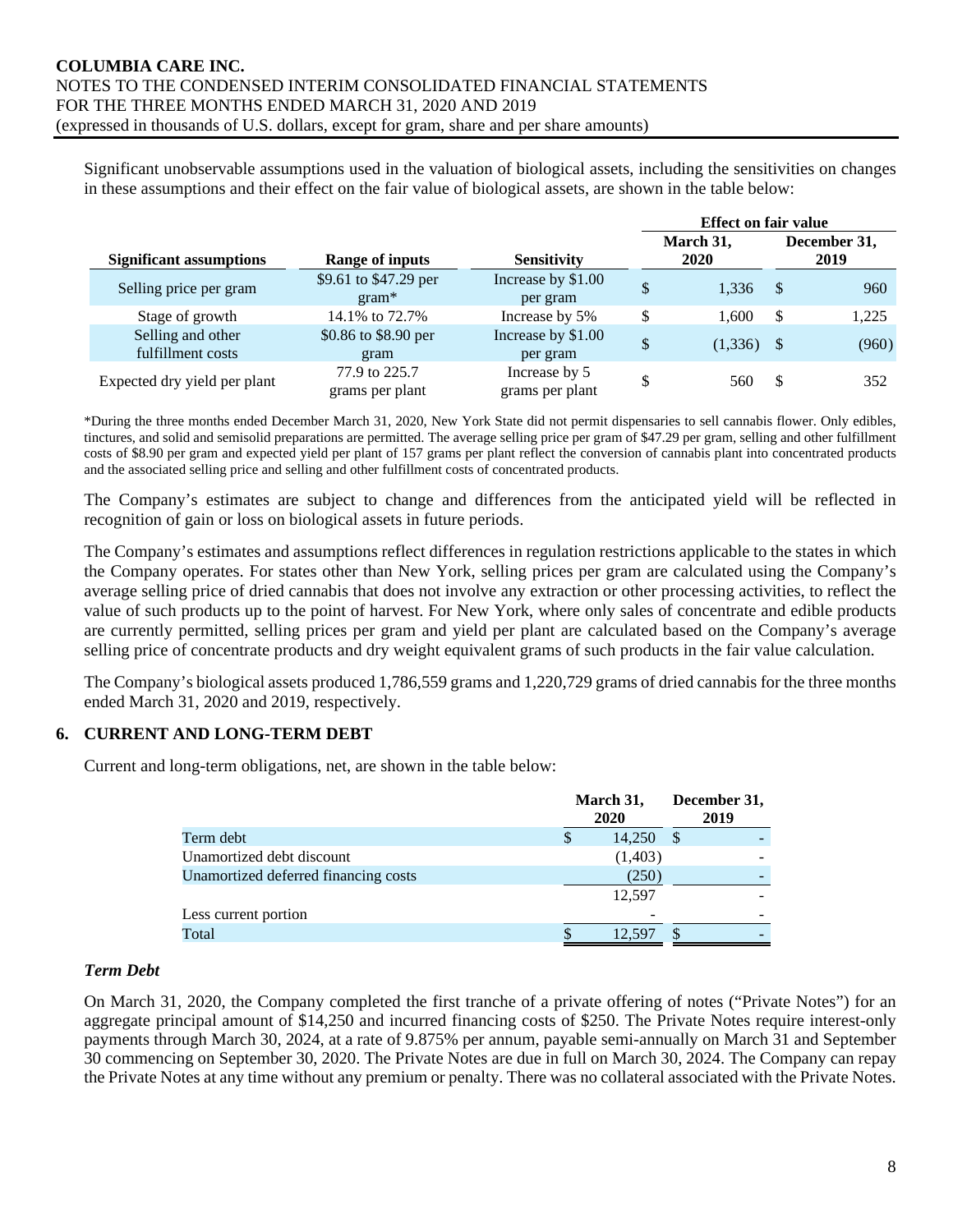In connection with the first tranche offering of the Private Notes, the Company issued 1,610,250 common share purchase warrants with an exercise price of \$3.10 (Canadian Dollars). Upon initial recognition, the Company recorded \$1,403 to equity reserves, reflecting the fair value of the warrants issued, with a corresponding reduction of the carrying value of the loan. The debt discount will be amortized to interest expense over the term of the notes using the effective interest method.

On April 23, 2020, the Company completed the second tranche of a private offering of additional Private Notes for an aggregate principal amount of \$1,000. In connection with the second tranche offering of the Private Notes, the Company issued 130,000 common share purchase warrants with an exercise price of \$3.10 (Canadian Dollars).

The Private Notes contain customary terms and conditions, representations and warranties, and events of default.

The fair value of the warrants included in the private offering were calculated using the Black-Scholes model with the following assumptions:

| Expected volatility     | 80\%     |
|-------------------------|----------|
| Expected term (years)   | 3.00     |
| Expected dividends      | $0.00\%$ |
| Risk-free interest rate | $0.52\%$ |
|                         |          |

Volatility was estimated by using the average historical volatility of comparable companies from a representative peer group of publicly traded cannabis companies.

# **7. PURCHASE AGREEMENTS**

#### *CannAscend Agreement*

On October 25, 2018, the Company, CannAscend Alternative, LLC ("CAA"), and CannAscend Alternative Logan, LLC ("CAA Logan") entered into a Membership Purchase Option Agreement (the "CannAscend Option Agreement"). CAA and CAA Logan are both Ohio-based limited liability companies that operate dispensaries (collectively the "Target Companies"). Under the terms of the CannAscend Option Agreement, the Company purchased an exclusive option to acquire all outstanding membership interests (the "CannAscend Option") of the Target Companies during the period commencing on the first anniversary (the "Commencement Date") of the date upon which all four of the dispensaries operated by the Target Companies have been issued certificates of operation under Ohio's Medical Marijuana Control Program, which occurred on October 10, 2019, and expiring on the 30th day following said Commencement Date ("CannAscend Option Period").

The price for the CannAscend Option Agreement was approximately \$4,124 ("CannAscend Option Deposit"). The CannAscend Option Deposit made by the Company is non-refundable. If the Company exercises the CannAscend Option, the Company will pay a purchase price of \$14,150, subject to reduction as provided in the CannAscend Option Agreement. The Company has recorded the \$4,124 of the CannAscend Option Deposit paid as long-term deposits on the condensed interim consolidated statement of financial position at March 31,2020 and December 31, 2019.

As part of the CannAscend Option Agreement, the Company entered into an escrow agreement with the Target Companies and deposited \$12,026 into an escrow account. As of March 31, 2020 and December 31, 2019, the escrow deposit account had a balance of \$10,026 and is recorded as restricted cash on the condensed interim consolidated statement of financial position.

The Company issued a revolving loan to the Target Companies (the "CannAscend Revolving Loan"), with a principal amount to not exceed \$13,000 (the "CannAscend Loan Amount"). The CannAscend Revolving Loan is evidenced by a secured promissory note of the Target Companies (the "CannAscend Note Receivable"), which bears interest at the rate of 7% per annum and matures upon the occurrence of any of the following: a) providing notice to the borrower of an event of default; b) 36 months after the last advance made by the lender to borrower as provided in the CannAscend Revolving Loan Agreement, or c) 90 days after the termination of the CannAscend Option Agreement. As of March 31,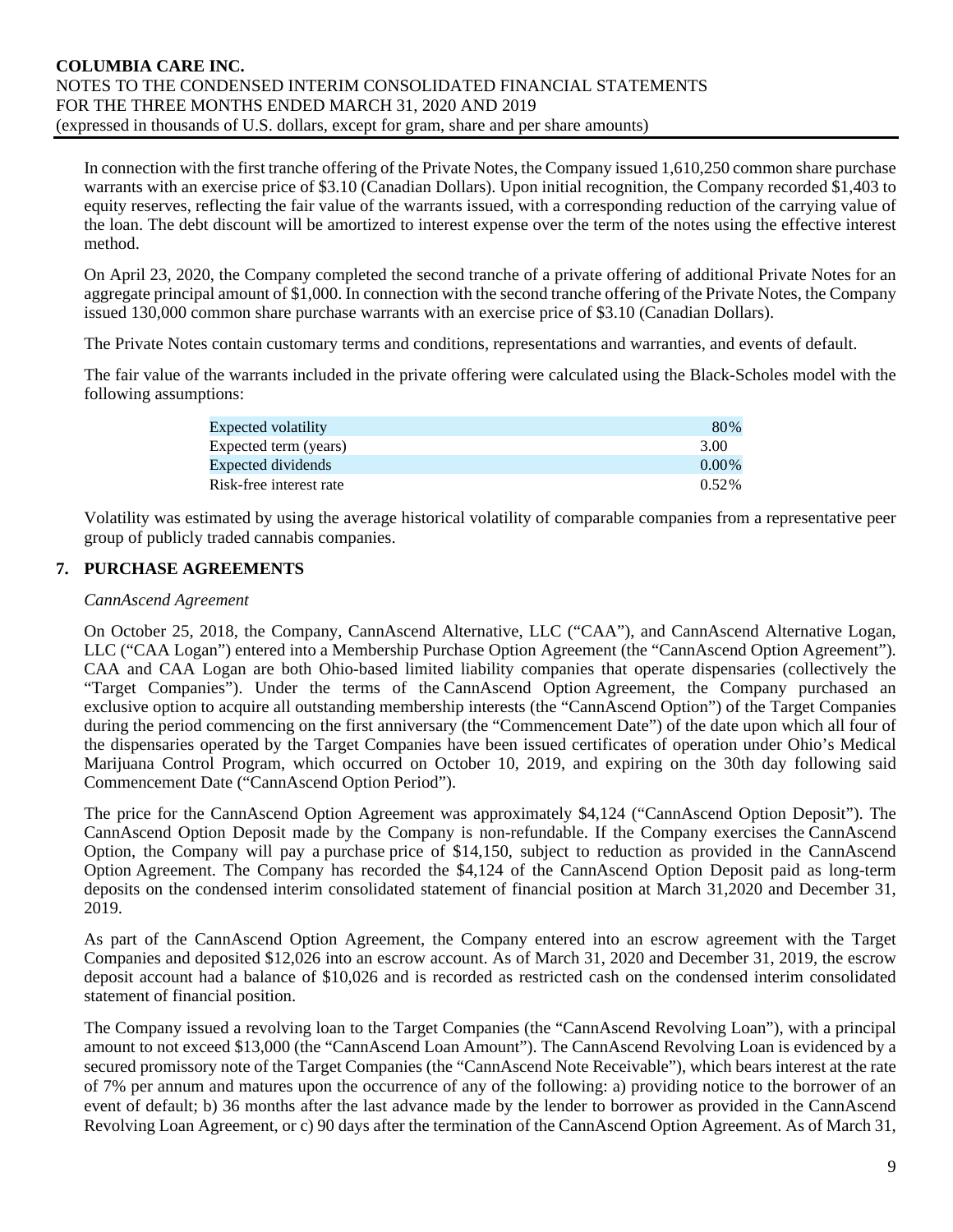2020, and December 31, 2019, the Company recorded a balance of \$10,932 and \$10,895, respectively, in notes receivable on the condensed interim consolidated statements of financial position related to the balance outstanding from the Target Companies related to the CannAscend Revolving Loan. As of March 31, 2020 and December 31, 2019, outstanding interest on the CannAscend Revolving Loan is \$247 and \$545, respectively, which is in other non-current assets on the condensed interim consolidated statements of financial position.

To secure the obligations of the Target Companies to the Company under the CannAscend Revolving Loan Agreement and the CannAscend Note Receivable, the Company entered into a Security Agreement dated as of October 25, 2018 (the "CannAscend Security Agreement"), pursuant to which the Target Companies granted to the Company a first-priority lien on and security interest in all personal property of the Target Companies.

If the Company does not exercise the CannAscend Option on or prior to the date that is 30 days following the end of the CannAscend Option Period, the CannAscend Loan Amount will be payable to the Company in 90 days.

# *Corsa Verde Agreement*

On April 2, 2019, the Company and Corsa Verde, LLC ("Corsa Verde") entered into a Membership Purchase Option Agreement (the "Corsa Verde Option Agreement"). Corsa Verde is an Ohio-based limited liability company that processes medical marijuana. Under the terms of the Corsa Verde Option Agreement, the Company purchased an exclusive option to acquire all outstanding membership interests (the "Corsa Verde Option") of Corsa Verde within ten days following the receipt of regulatory approval.

The price for the Corsa Verde Option Agreement was approximately \$125 ("Corsa Verde Option Deposit"). If the Company exercises the Corsa Verde Option, the Company will pay a purchase price of \$2,747, subject to reduction as provided in the Corsa Verde Option Agreement. The Company has recorded the \$125 of the Corsa Verde Option Deposit paid as long-term deposits on the condensed interim consolidated statements of financial position as of March 31, 2020 and December 31, 2019. As part of the Corsa Verde Option Agreement, the Company entered into an escrow agreement with Corsa Verde and deposited \$1,123 into the escrow account. As of March 31, 2020 and December 31, 2019, the escrow deposit account had a balance of \$1,123 and is recorded as restricted cash on the condensed interim consolidated statement of financial position.

The Company provided a revolving loan to Corsa Verde (the "Revolving Loan"), with the principal amount to not exceed \$2,000 (the "Loan Amount"). The Corsa Verde Revolving Loan is evidenced by a secured promissory note of Corsa Verde (the "Corsa Verde Note Receivable"), which bears interest at the rate of 7% per annum and matures upon the occurrence of any of the following: a) providing notice to the borrower of an event of default; b) 36 months after the last advance made by the lender to borrower as provided in the Corsa Verde Revolving Loan Agreement, or c) 90 days after the termination of the Corsa Verde Option Agreement. As of March 31, 2020 and December 31, 2019, the Company had a balance of \$1,605 and \$1,493, respectively, in notes receivable on the condensed interim consolidated statements of financial position related to the balance outstanding from Corsa Verde related to the Corsa Verde Revolving Loan. As of March 31, 2020 and December 31, 2019, outstanding interest on the Corsa Verde Revolving Loan is \$55 and \$27, respectively, which is in other non-current assets on the condensed interim consolidated statements of financial position.

To secure the obligations of Corsa Verde to the Company under the Corsa Verde Revolving Loan Agreement and the Corsa Verde Note Receivable, the Company entered into a Security Agreement dated as of April 2, 2019 (the "Corsa Verde Security Agreement"), pursuant to which Corsa Verde granted to the Company a first-priority lien on and security interest in all personal property of Corsa Verde.

If the Company does not exercise the Corsa Verde Option on or prior to the date that is 30 days following the end of the Corsa Verde Option Period, the Corsa Verde Loan Amount will be payable to the Company in 90 days.

The Corsa Verde Option Deposit made by the Company is non-refundable.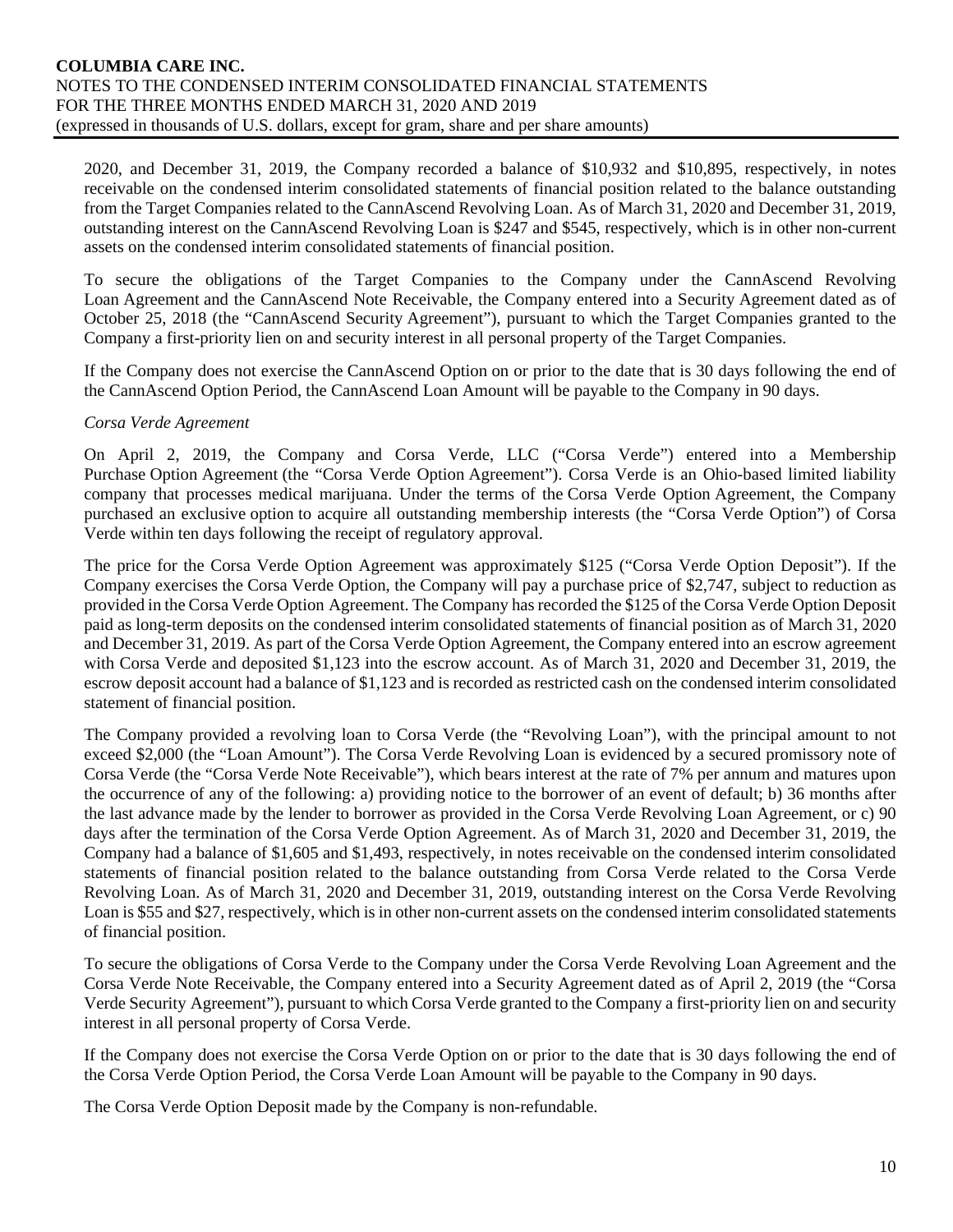#### **8. RELATED PARTY TRANSACTIONS**

#### *Key management personnel*

Key management personnel include those persons having authority and responsibility for planning, directing and controlling the activities of the Company as a whole. The Company has determined that key management personnel consist of executive and non-executive members of the Company's board of directors and corporate officers and/or companies controlled by those individuals.

Remuneration attributed to key management personnel during the three months ended March 31, 2020 and 2019, are summarized in the table below:

|                           | <b>Three Months Ended</b> |       |  |                   |  |  |
|---------------------------|---------------------------|-------|--|-------------------|--|--|
|                           | March 31,<br>2020         |       |  | March 31,<br>2019 |  |  |
| Salaries and benefits     |                           | 1.042 |  | 892               |  |  |
| Equity-based compensation |                           | 6,229 |  | 1.331             |  |  |
|                           |                           | 7,271 |  | 2,223             |  |  |

# **9. PROPERTY AND EQUIPMENT**

Property and equipment and related depreciation are summarized in the table below:

|                                     | March 31,<br>2020 |    | December 31,<br>2019 |
|-------------------------------------|-------------------|----|----------------------|
| Land and buildings                  | \$<br>6,701       | -S | 4,055                |
| Furniture and fixtures              | 3,737             |    | 3,121                |
| Equipment                           | 15,564            |    | 13,596               |
| Computers and software              | 1,593             |    | 1,273                |
| Leasehold improvements              | 68,866            |    | 56,900               |
| Construction in process             | 45,427            |    | 41,740               |
| Total property and equipment, gross | 141,888           |    | 120,685              |
| Less: Accumulated depreciation      | (19, 831)         |    | (16, 651)            |
| Total property and equipment, net   | \$<br>122,057     |    | 104,034              |

A reconciliation of the beginning and ending balances of property and equipment are summarized in the tables below:

|                                 | Land and<br>buildings |            |    | <b>Furniture</b><br>and fixtures |    | Equipment    |                                  | <b>Computers</b><br>and software |    | Leasehold<br><i>improvements</i> |    | <b>Construction</b><br>in process | <b>Total</b>    |
|---------------------------------|-----------------------|------------|----|----------------------------------|----|--------------|----------------------------------|----------------------------------|----|----------------------------------|----|-----------------------------------|-----------------|
| Cost                            |                       |            |    |                                  |    |              |                                  |                                  |    |                                  |    |                                   |                 |
| As of December 31, 2019         | \$                    | 4,055      | \$ | 3,121                            | \$ | 13,596       | \$                               | 1,273                            | \$ | 56,900                           | S. | 41,740                            | \$<br>120,685   |
| <b>Additions</b>                |                       | 2,646      |    | 235                              |    | 183          |                                  | 250                              |    | 1,141                            |    | 16,911                            | 21,366          |
| Disposals                       |                       |            |    |                                  |    |              |                                  |                                  |    |                                  |    | (163)                             | (163)           |
| <b>Transfers</b>                |                       |            |    | 381                              |    | 1.785        |                                  | 70                               |    | 10.825                           |    | (13,061)                          |                 |
| Balance of March 31, 2020       |                       | 6,701      |    | 3,737                            |    | 15,564       |                                  | 1,593                            |    | 68,866                           |    | 45,427                            | 141,888         |
|                                 | Land and<br>buildings |            |    | <b>Furniture</b><br>and fixtures |    |              | <b>Computers</b><br>and software |                                  |    |                                  |    |                                   |                 |
|                                 |                       |            |    |                                  |    | Equipment    |                                  |                                  |    | Leasehold<br>improvements        |    | <b>Construction</b><br>in process | Total           |
| <b>Accumulated depreciation</b> |                       |            |    |                                  |    |              |                                  |                                  |    |                                  |    |                                   |                 |
| As of December 31, 2019         | \$                    | $(154)$ \$ |    | (721)                            | \$ | $(3,410)$ \$ |                                  | (321)                            | -S | $(12,045)$ \$                    |    |                                   | \$<br>(16, 651) |
| Depreciation                    |                       | (12)       |    | (173)                            |    | (737)        |                                  | (66)                             |    | (2,192)                          |    |                                   | (3,180)         |
| <b>Disposals</b>                |                       |            |    |                                  |    |              |                                  |                                  |    |                                  |    |                                   |                 |
| <b>Transfers</b>                |                       |            |    |                                  |    |              |                                  |                                  |    |                                  |    |                                   |                 |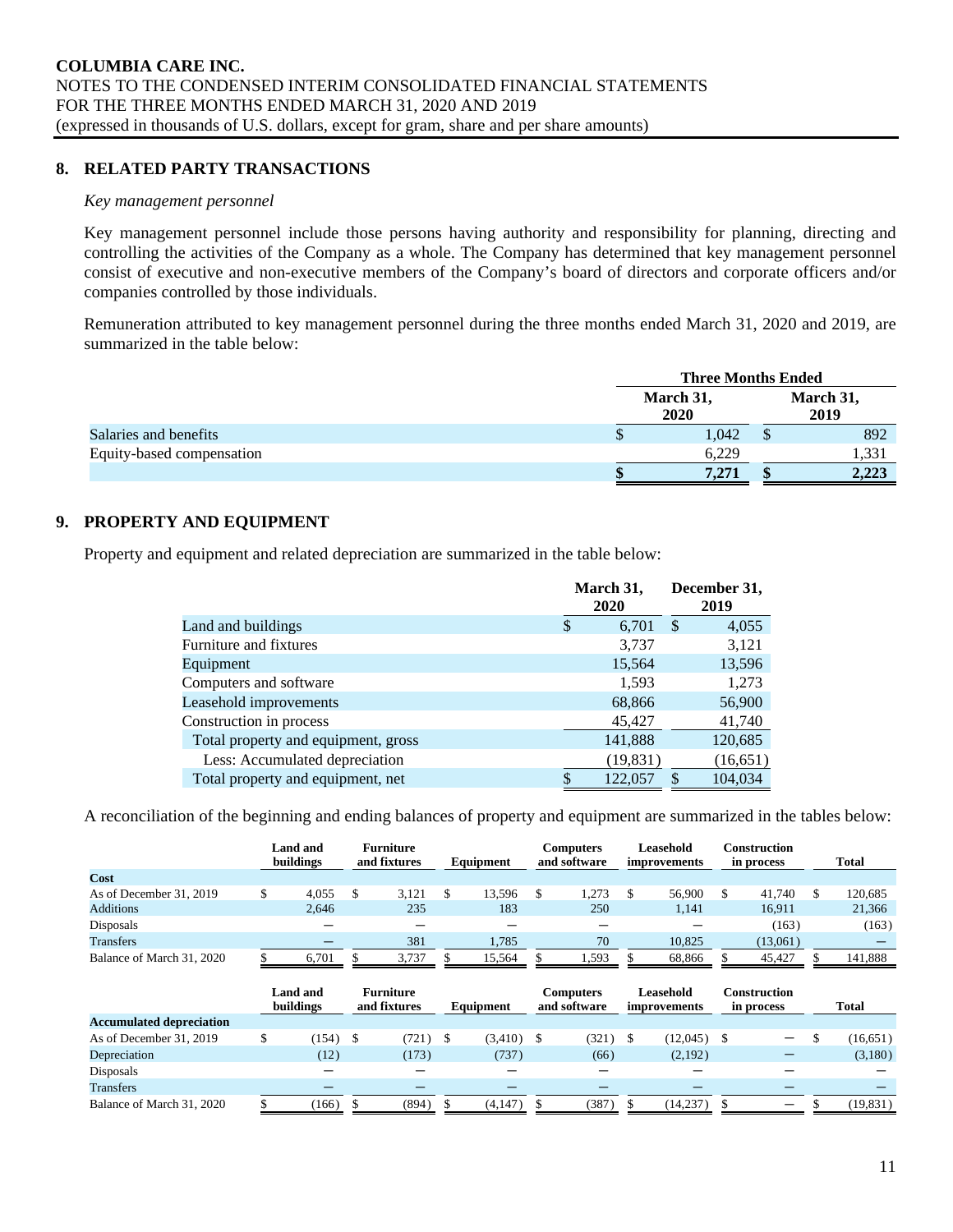|                                 |    | <b>Land and</b><br><b>Furniture</b><br>buildings<br>and fixtures |                                  |       |           | Equipment    |                                  | <b>Computers</b><br>and software |    | Leasehold<br><i>improvements</i> |    | <b>Construction</b><br>in process |    | Total        |  |
|---------------------------------|----|------------------------------------------------------------------|----------------------------------|-------|-----------|--------------|----------------------------------|----------------------------------|----|----------------------------------|----|-----------------------------------|----|--------------|--|
| Cost                            |    |                                                                  |                                  |       |           |              |                                  |                                  |    |                                  |    |                                   |    |              |  |
| As of December 29, 2018         | \$ | 8,000                                                            | \$                               | 995   | \$        | 5,292        | \$                               | 435                              | \$ | 23,371                           | \$ | 12,650                            | \$ | 50,743       |  |
| <b>Additions</b>                |    | 1.097                                                            |                                  | 427   |           | 1,812        |                                  | 318                              |    | 3.709                            |    | 82.488                            |    | 89,851       |  |
| Disposals                       |    | (5,042)                                                          |                                  | (129) |           |              |                                  | (6)                              |    | (12, 333)                        |    | (2,399)                           |    | (19,909)     |  |
| <b>Transfers</b>                |    |                                                                  |                                  | 1,828 |           | 6,492        |                                  | 526                              |    | 42,153                           |    | (50,999)                          |    |              |  |
| Balance of December 31, 2019    |    | 4,055                                                            |                                  | 3,121 |           | 13,596       |                                  | 1,273                            |    | 56,900                           |    | 41,740                            |    | 120,685      |  |
|                                 |    | Land and<br>buildings                                            | <b>Furniture</b><br>and fixtures |       | Equipment |              | <b>Computers</b><br>and software |                                  |    | Leasehold<br><i>improvements</i> |    | <b>Construction</b><br>in process |    | <b>Total</b> |  |
| <b>Accumulated depreciation</b> |    |                                                                  |                                  |       |           |              |                                  |                                  |    |                                  |    |                                   |    |              |  |
| As of December 29, 2018         | \$ | $(427)$ \$                                                       |                                  | (521) | \$        | $(1,798)$ \$ |                                  | $(164)$ \$                       |    | $(8,039)$ \$                     |    |                                   | \$ | (10, 949)    |  |
| Depreciation                    |    | (144)                                                            |                                  | (263) |           | (1,612)      |                                  | (159)                            |    | (5,970)                          |    |                                   |    | (8,148)      |  |
| Disposals                       |    | 417                                                              |                                  | 63    |           | -            |                                  | $\overline{2}$                   |    | 1,964                            |    |                                   |    | 2,446        |  |
|                                 |    |                                                                  |                                  |       |           |              |                                  |                                  |    |                                  |    |                                   |    |              |  |
| <b>Transfers</b>                |    |                                                                  |                                  |       |           |              |                                  |                                  |    |                                  |    |                                   |    |              |  |

Total depreciation expense for the three months ended March 31, 2020 was \$3,180, which included \$1,950 recognized as production costs and \$1,230 recognized as operating expenses in the condensed interim consolidated statements of operations. Total depreciation expense for the three months ended March 31, 2019 was \$1,454, which included \$840 recognized as production costs and \$614 recognized as operating expenses in the condensed interim consolidated statements of operations.

# **10. PROMISSORY NOTES RECEIVABLES**

#### *The Green Solution*

In November 2018, the Company entered into definitive agreement to acquire The Green Solution ("TGS"), a cannabis operator in the state of Colorado. As consideration for the acquisition, the Company will deliver 33,222,900 shares, \$15,000 in secured debt and \$15,000 in the form of a seller's note. In addition, the sellers may be entitled to additional consideration if certain financial targets are met. The closing of the transaction is currently pending regulatory approval.

In connection with the definitive agreement to acquire TGS, Columbia Care, LLC, a consolidated subsidiary of the Company, issued a secured promissory note ("TGS Note") with a principal amount of \$15,000. The TGS Note bears interest at a rate of 15.0%. The TGS Note matures on the earlier of May 5, 2021 or within 360 days upon termination of the Company's definitive agreement to acquire TGS. The balance outstanding as of March 31, 2020 and December 31, 2019, is \$15,000 and is recorded in notes receivable on the condensed interim consolidated statements of financial position. As of March 31, 2020 and December 31, 2019, outstanding interest on the TGS Note is \$912 and \$351, respectively, which is in other non-current assets on the condensed interim consolidated statements of financial position.

# *9244 Balboa Blvd., LLC ("Balboa")*

During the year ended December 31, 2019, Focused Health LLC ("Focused Health"), a consolidated subsidiary of the Company, entered into a lease agreement with Balboa and simultaneously issued a secured promissory note ("Balboa Note") with a principal amount of \$2,420. The Balboa Note is secured by the land and building of the leased premises and bears interest at a rate of 4.5%. The Company's principal and interest repayments are offset by the Company's rent payment obligations under the lease agreement with Balboa. The Balboa Note matures in April 2044. The balance outstanding as of March 31, 2020, is \$2,370 of which \$55 is recorded in prepaid expenses and other current assets and \$2,315 is recorded in notes receivable on the condensed interim consolidated statements of financial position. The balance outstanding as of December 31, 2019, is \$2,384 of which \$55 is recorded in prepaid expenses and other current assets and \$2,329 is recorded in notes receivable on the condensed interim consolidated statements of financial position.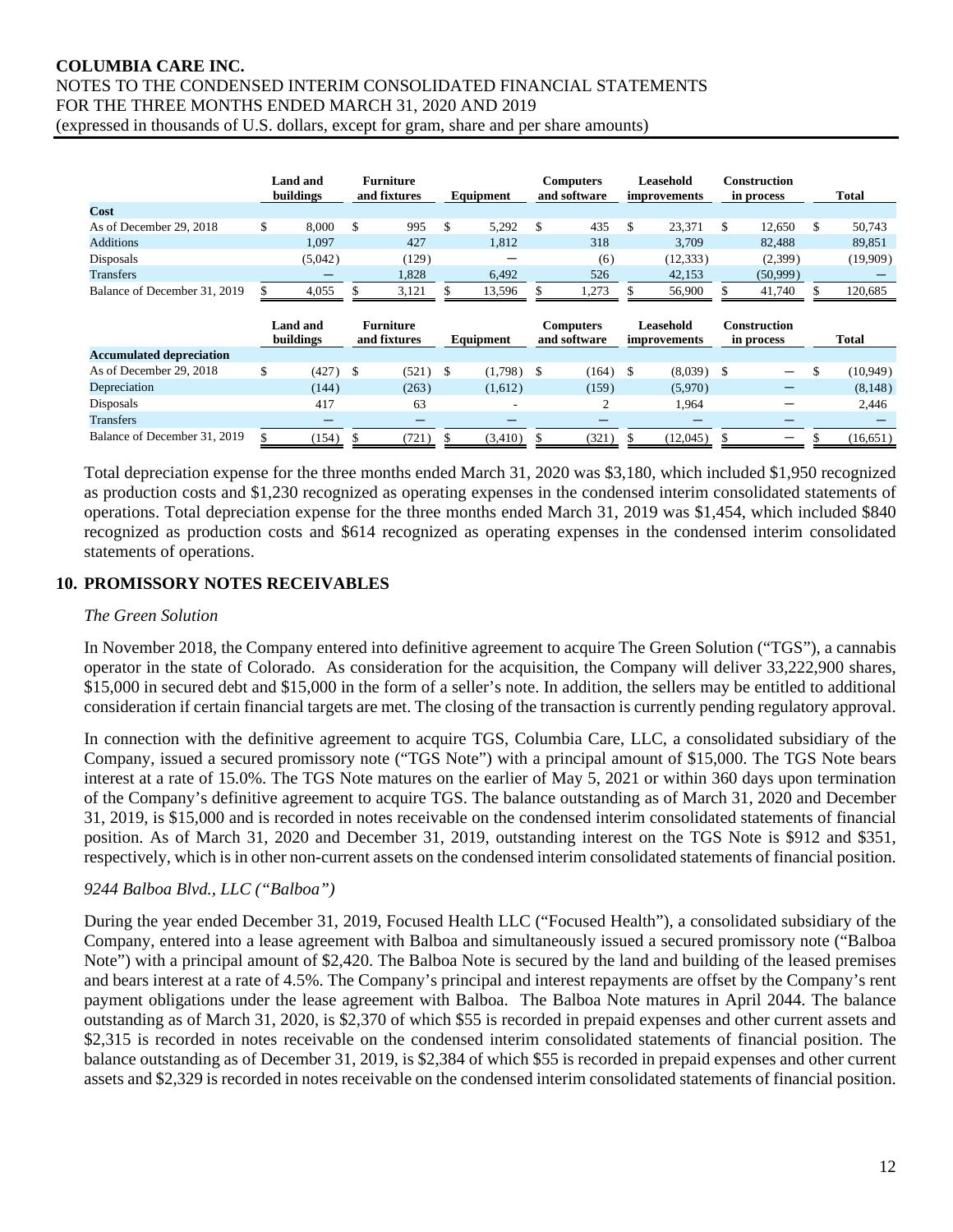# **11. SHAREHOLDERS' EQUITY**

# Pre-RTO transactions

# *Common Units*

Prior to the Acquisition Date, Columbia Care LLC was authorized to issue an unlimited number of common units without par value. On the Acquisition Date, Columbia Care LLC had  $14,639,112$  issued and outstanding common units and profit interests (15,482,850 on a fully-diluted basis). On the Acquisition Date common units and profit interests were converted into common shares and proportionate voting shares.

During the year ended December 29, 2018, the Company had the following equity activity:

- Issued 12,413 common units for a license to cultivate, process and sell cannabis in the state of Florida at a price of \$80.56 per units for \$1,000;
- Issued 227,338 common units upon the conversion of principal and accrued interest on convertible debt of \$16,986;
- Paid \$4,045 in cash and issued 7,596 common units as unit issuance costs;
- Completed a private placement, issuing an aggregate of 1,848,120 common units at an average price of \$80.47 per unit for aggregate proceeds of \$148,730, of which \$42,764 was classified as subscription receivable at December 29, 2018 and received subsequent to year end. In connection with the private placement, 764,683 warrants were issued with an average exercisable price of \$75.94 over a weighted-average period of 2.9 years
- Recorded \$391 in equity in connection with the 2018 Convertible Debt arrangement; and
- Warrants were exercised for 122,416 common units at an average per unit price of \$0.01 for nominal gross proceeds.

From December 30, 2018 through the Acquisition Date, the Company had the following equity activity:

- Issued 27,561 common units upon the conversion of principal and accrued interest on convertible debt of \$2,537.
- Issued 2,490 common units as unit issuance costs; and
- Warrants were exercised for 159,325 common units at an average per unit price of \$0.01 for \$2.

#### Post-RTO transactions

From the Acquisition Date through December 31, 2019, the Company had the following equity activity:

- In connection with the RTO, the Company converted 14,639,112 outstanding common units and profit interests into 34,563,850 common shares and 1,623,372.68 proportionate voting shares. The Company issued 19,077,096 common shares and 5,394,945 warrants with an exercise price of C\$10.35 exercisable for five years from the date of issuance to existing shareholders of CGGC with a total fair value of \$131,264 (Note 3). The RTO resulted in a listing expense of \$11,071. The Company incurred share issuance costs of \$5,598 related to the RTO which is recognized as a reduction of share capital.
- On August 6, 2019, the Company completed its acquisition of the remaining minority interest in its Illinois operation. Total consideration consisted of \$4,400 of which \$2,950 was satisfied by the issuance of 621,239 common shares and the remaining \$1,450 is expected to be satisfied during the first half of 2020 with the issuance of additional common shares.
- Repurchased and cancelled 236,900 common shares with the use of \$1,015 proceeds under the Company's share repurchase program.
- In connection with the RTO and the issuance of Shares to employees, the Company withheld Shares that were previously issued to satisfy certain shareholders' U.S. federal income tax requirements and made a payment on their behalf in the amount of \$1,398. As a result, the Company retired 187,147 Shares.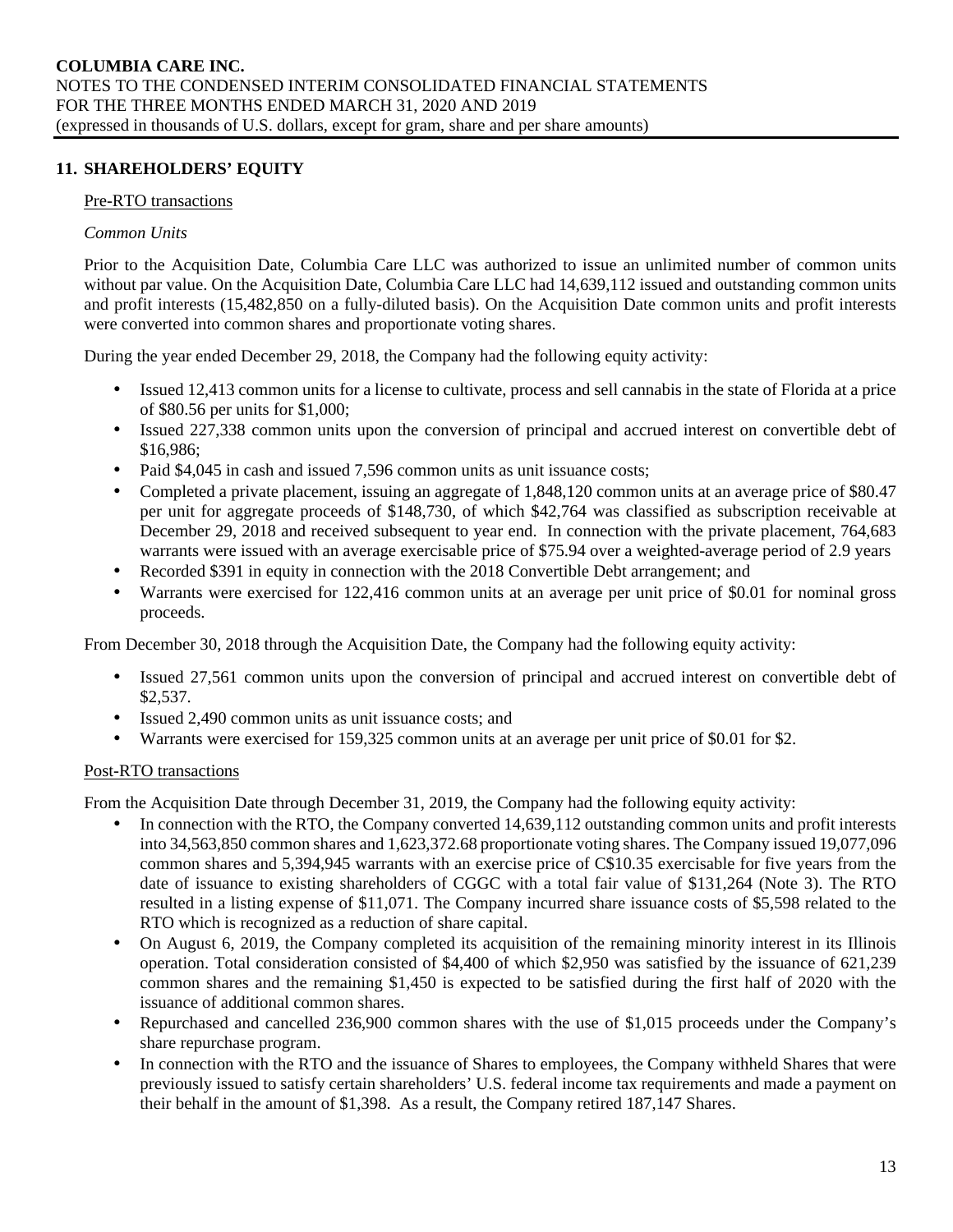From January 1, 2020 through March 31, 2020, the Company has the following equity activity:

- Issued warrants to purchase 1,610,250 shares of common stock at an exercise price of \$3.10 (Canadian Dollars) as described in Note 6.
- On March 31, 2020, the Company granted 4,911,305 time-based restricted stock units and 1,720,511 performance-based restricted stock units.

# *Authorized*

Authorized share capital consists of (i) an unlimited number of common shares without par (ii) an unlimited number of proportionate voting shares without par, and (iii) an unlimited number of preferred shares.

The common shares and proportionate voting shares (together, the "Shares") have the same rights and are equal in all respects. The Company treats the Shares as if they were a single class.

#### *Conversion Rights and Transfers*

Issued and outstanding proportionate voting shares, including fractions thereof, may at any time, subject to certain conditions, at the option of the holder, be converted into common shares at a ratio of 100 common shares per proportionate voting share with fractional proportionate voting shares convertible into common shares at the same ratio. Further, the Company's board of directors may determine in the future that it is no longer advisable to maintain the proportionate voting shares as a separate class of shares and may cause all of the issued and outstanding proportionate voting shares to be converted into common shares at a ratio of 100 common shares per proportionate voting share with fractional proportionate voting shares convertible into common shares at the same ratio and the Company shall not be entitled to issue any additional proportionate voting shares thereafter.

The ability to convert proportionate voting shares into common shares is subject to certain conditions in order to maintain the Company's status as a foreign private issuer under U.S. securities laws. Unless otherwise waived by the Company, the right to convert the proportionate voting shares is subject to the condition that the aggregate number of Shares held of record, directly or indirectly, by residents of the United States (as determined in accordance with Rules 3b-4 and 12g3-2(a) under the Securities Exchange Act of 1934, as amended) may not exceed fifty percent (50%) of the aggregate number of Shares issued and outstanding after giving effect to such conversions.

#### *Rights*

Holders of Shares are entitled to one vote on all matters submitted to a vote of the Company's shareholders. Holders of Shares are entitled to receive dividends, as may be declared by the Company's board of directors. As of Mach 31, 2020, and December 31, 2019, no cash dividends had been declared or paid.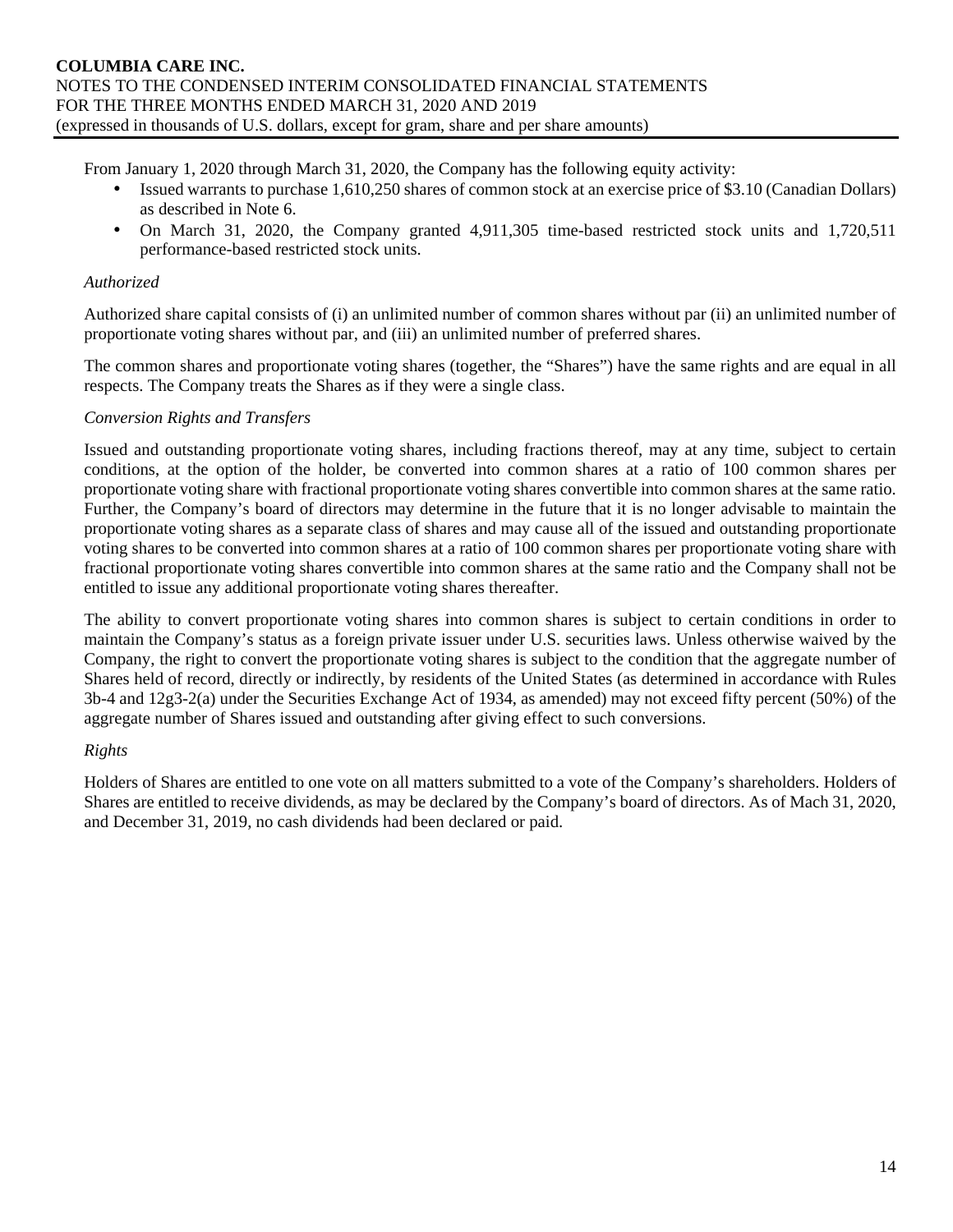The table below details the changes in Shares outstanding by class:

|                                         |               | Proportionate        |                  |
|-----------------------------------------|---------------|----------------------|------------------|
|                                         | Common        | <b>Voting Shares</b> | <b>Preferred</b> |
|                                         | <b>Shares</b> | (as converted)       | <b>Shares</b>    |
| <b>Balance at December 29, 2018</b>     |               |                      |                  |
| Existing unitholders transfer           | 34,563,850    | 162, 337, 268        |                  |
| Private placement                       | 19,077,096    |                      |                  |
| Issuance of shares                      | 473,770       |                      |                  |
| Minority buyouts                        | 621,239       |                      |                  |
| Share conversion                        | 62,864,293    | (62, 864, 293)       |                  |
| Cancellation of restricted stock awards |               | (119,995)            |                  |
| Repurchase of shares                    | (424, 047)    |                      |                  |
| <b>Balance at December 31, 2019</b>     | 117,176,201   | 99,352,980           |                  |
| Issuance of shares                      | 15,384        |                      |                  |
| Share conversion                        | 5,552,467     | (5,552,467)          |                  |
| Cancellation of restricted stock awards |               | (7, 534)             |                  |
| <b>Balance at March 31, 2020</b>        | 122,744,052   | 93,792,979           |                  |

# **12. WARRANTS**

As of March 31, 2020, outstanding equity-classified warrants to purchase common shares consisted of the following:

|                    | <b>Number of Shares</b>       |      | <b>Exercise Price</b> |                      |
|--------------------|-------------------------------|------|-----------------------|----------------------|
| Date Exercisable   | <b>Issued and Exercisable</b> |      | (Canadian Dollars)    | <b>Expiration</b>    |
| December $6, 2016$ | 3,845,023                     | - S  | 2.22                  | June 6, 2020         |
| July 1, 2017       | 1,152,191                     | -S   | 5.71                  | July 1, 2020         |
| May 8, 2018        | 921,753                       | - \$ | 5.71                  | May 8, 2021          |
| October 1, 2018    | 648,783                       | - \$ | 8.12                  | October 1, 2025      |
| October 1, 2018    | 4,855,639                     | - \$ |                       | 8.12 October 1, 2020 |
| October 17, 2018   | 809,272                       | - \$ | 8.12                  | October 17, 2020     |
| November 7, 2018   | 2,427,818                     | - \$ | 8.12                  | November 7, 2020     |
| June 30, 2019      | 5,394,945                     | - \$ | 10.35                 | April 26, 2024       |
| March 31, 2020     | 1,610,250                     | - \$ | 3.10                  | March 31, 2023       |
|                    | 21.665.674                    | - S  | 7.02                  |                      |

Warrant activity for each reporting period is summarized in the table below:

|                                                    | <b>Shares</b>            |                                                          | <b>Units</b>                           |                                                             |  |  |  |  |
|----------------------------------------------------|--------------------------|----------------------------------------------------------|----------------------------------------|-------------------------------------------------------------|--|--|--|--|
|                                                    | Number of<br>Warrants    | Weighted average<br>exercise price<br>(Canadian Dollars) | Number of<br>Warrants                  | <b>Weighted average</b><br>exercise price<br>(U.S. Dollars) |  |  |  |  |
| <b>Balance as of December 29, 2018</b>             | $\sim$                   |                                                          | 1,338,713                              | 55.50<br>\$                                                 |  |  |  |  |
| <b>Issued</b>                                      | 5.394.945                | 10.35                                                    |                                        |                                                             |  |  |  |  |
| Exercised                                          | $\overline{\phantom{a}}$ |                                                          | (210, 858)<br>$\overline{\phantom{a}}$ | 22.46                                                       |  |  |  |  |
| Expired                                            |                          |                                                          | $\overline{\phantom{0}}$               |                                                             |  |  |  |  |
| Conversion from warrant units to<br>warrant shares | 14,660,479               | 6.23                                                     | (1,127,855)                            | 61.63                                                       |  |  |  |  |
| <b>Balance as of December 31, 2019</b>             | 20,055,424               | 7.34<br>\$                                               | ۰.                                     | \$                                                          |  |  |  |  |
| Issued                                             | 1,610,250                | 3.10                                                     |                                        |                                                             |  |  |  |  |
| Exercised                                          |                          |                                                          | ۰                                      |                                                             |  |  |  |  |
| Expired                                            |                          |                                                          |                                        |                                                             |  |  |  |  |
| Balance as of March 31, 2020                       | 21,665,674               | 7.02                                                     |                                        |                                                             |  |  |  |  |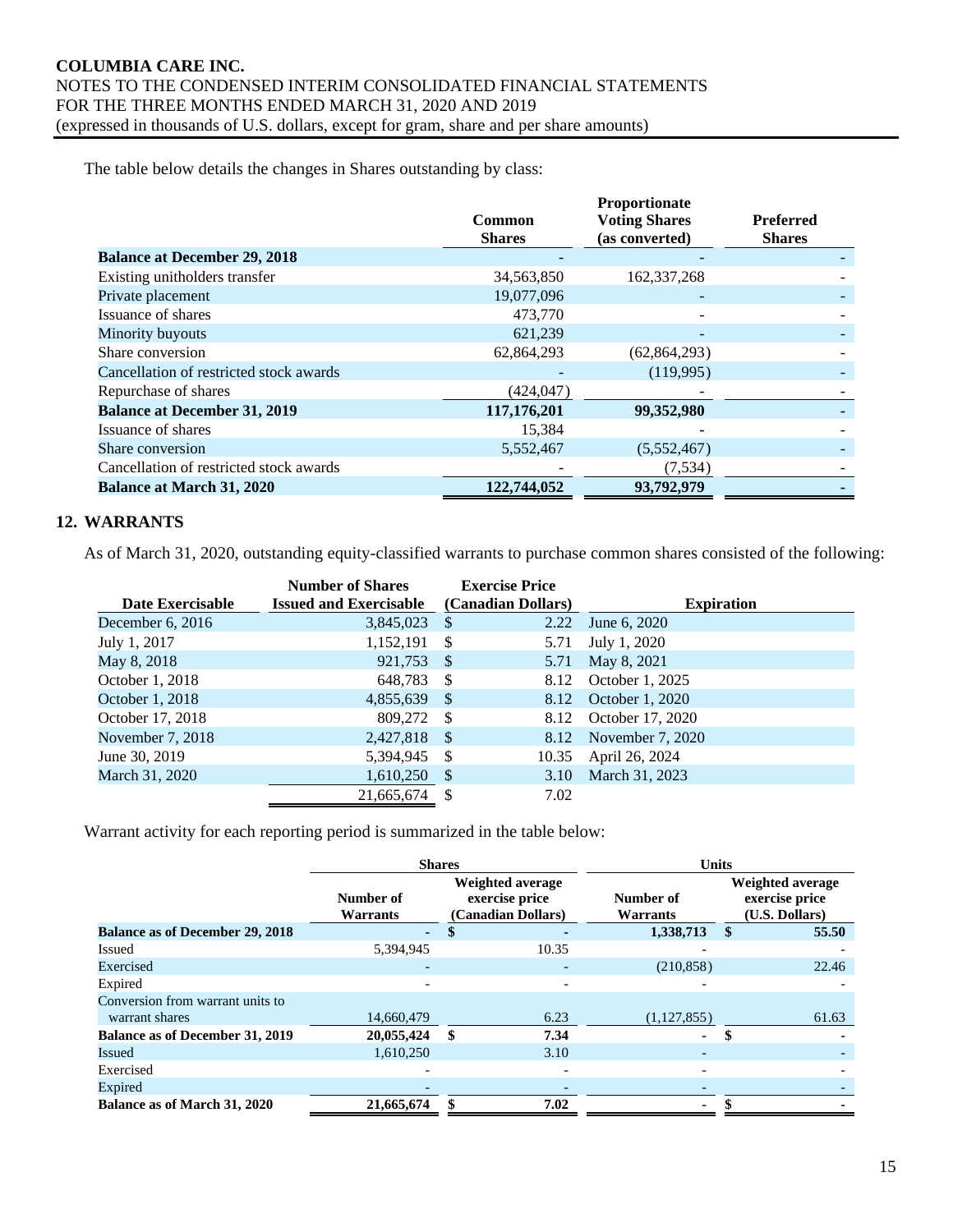During the three months ended March 31, 2020, the Company issued 1,610,250 warrants in connection with Private Notes, see Note 6 for further details. During the year ended December 31, 2019 and prior to the RTO, 51,140 common unit warrants were exercised for 51,140 common units for proceeds of \$2, and 159,718 warrants were converted to 108,185 common units in a cashless exercise.

# **13. INCOME TAXES**

The Company's statutory U.S. federal income tax rate is 21%. The Company's provision for income taxes differs from applying the U.S. federal income tax rate to income before taxes primarily due to state income taxes, certain stock compensation, warrants accretion, tax credits and miscellaneous permanent differences.

Under Section 280E of the Internal Revenue Code ("IRC") prohibits businesses engaged in the trafficking of Schedule I or Schedule II controlled substances from deducting normal business expenses, such as payroll and rent, from gross income (revenue less cost of goods sold). Section 280E was originally intended to penalize criminal market operators, but because cannabis remains a Schedule I controlled substance for Federal purposes, the IRS has subsequently applied Section 280E to state-legal cannabis businesses. Cannabis businesses operating in states that align their tax codes with the IRC are also unable to deduct normal business expenses from their state taxes. Non-deductible expenses are primarily comprised of the impact of applying IRC Sec. 280E to the Company's businesses that are involved in selling cannabis, along with other typical non-deductible expenses such as lobbying expenses.

# **14. EARNINGS PER SHARE**

Basic and diluted net loss per share attributable to the Company was calculated as follows:

|                                                         | <b>Three Months Ended</b> |     |             |
|---------------------------------------------------------|---------------------------|-----|-------------|
|                                                         | March 31,                 |     | March 31,   |
|                                                         | 2020                      |     | 2019        |
| Numerator:                                              |                           |     |             |
| Net loss                                                | \$<br>$(20,648)$ \$       |     | (25, 132)   |
| Less: Net loss attributable to non-controlling interest | (538)                     |     | (272)       |
| Net loss attributable to shareholders                   | (20, 110)                 | \$. | (24,860)    |
|                                                         |                           |     |             |
| Denominator:                                            |                           |     |             |
| Weighted average shares outstanding - basic and diluted | 216,539,508               |     | 189,952,969 |
| Loss per share - basic and diluted                      | (0.09)                    |     | (0.13)      |

The Company's potentially dilutive securities, which include warrants to purchase Shares, have been excluded from the computation of diluted net loss per share for the three months ended March 31, 2020 and 2019, as the inclusion would have reduced the net loss per share and therefore would have an anti-dilutive effect. Prior periods have been converted into post-merger Shares for comparability.

#### **15. COMMITMENTS AND CONTINGENCIES**

#### *Indemnification agreements*

In the ordinary course of business, the Company may provide indemnification of varying scope and terms to vendors, lessors, business partners, and other parties with respect to certain matters including, but not limited to, losses arising out of breach of such agreements or from intellectual property infringement claims made by third parties. In addition, the Company has entered into indemnification agreements with members of its board of directors and senior management that will require the Company, among other things, to indemnify them against certain liabilities that may arise by reason of their status or service as directors or officers. The maximum potential amount of future payments the Company could be required to make under these indemnification agreements is, in many cases, unlimited. To date, the Company has not incurred any material costs as a result of such indemnifications. The Company does not believe that the outcome of any claims under indemnification arrangements will have a material effect on its financial position, results of operations or cash flows, and it has not accrued any liabilities related to such obligations in its condensed interim consolidated financial statements.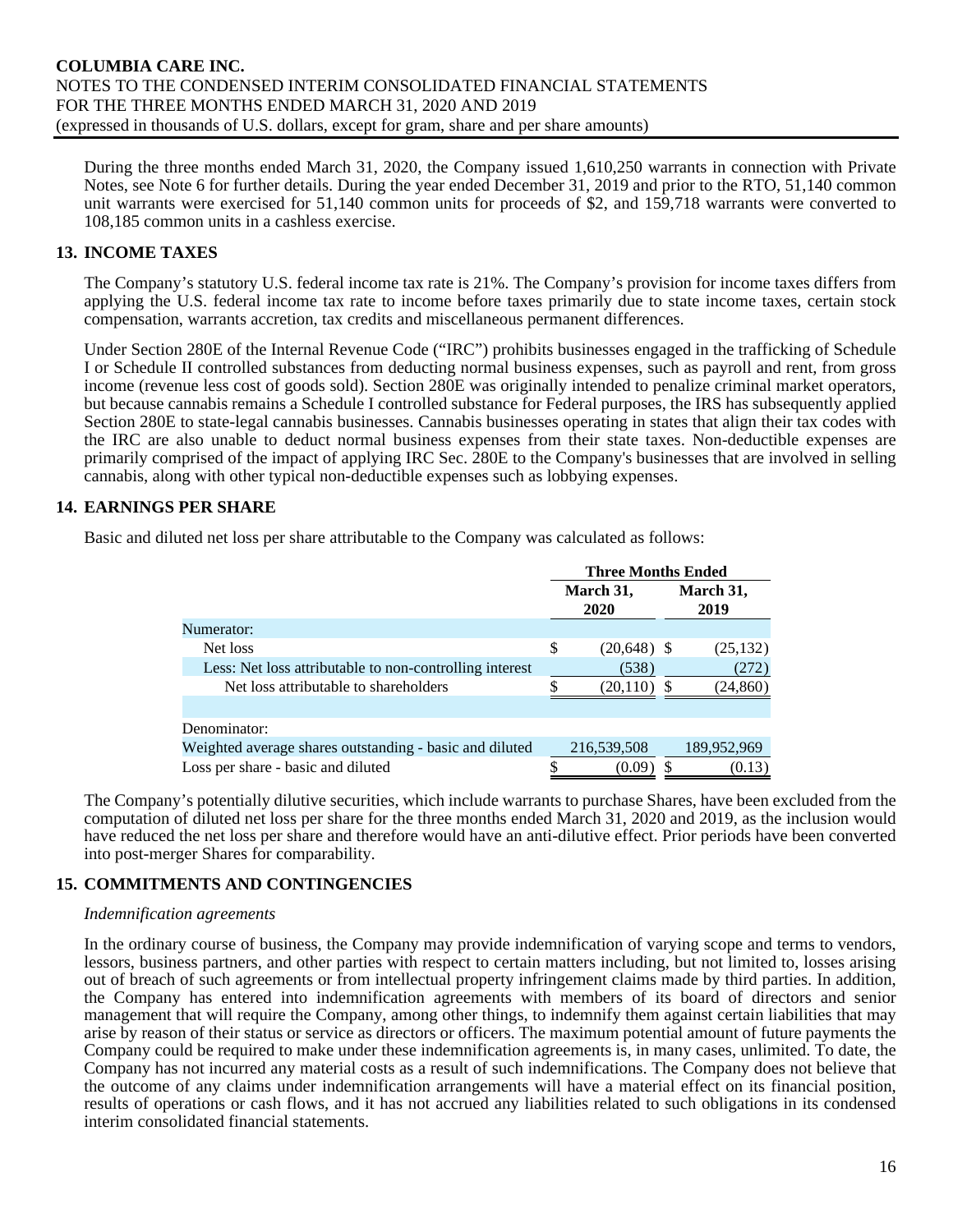# *Legal*

The Company may be contingently liable with respect to claims incidental to the ordinary course of its operations. In the opinion of management, and based on management's consultation with legal counsel, the ultimate outcome of such matters will not have a materially adverse effect on the Company. Accordingly, no provision has been made in these condensed interim consolidated financial statements for losses, if any, which might result from the ultimate disposition of these matters should they arise.

# **16. FAIR VALUE MEASUREMENTS**

# *Financial Risk Management*

The carrying value of the Company's financial instruments consisting of cash, restricted cash, accounts receivable, subscription receivable, accounts payable, accrued expenses, interest payable and payroll liabilities approximate fair value due to their short-term nature.

The Company's long-term debt approximates fair value due to the market rate of interest used on initial recognition. The carrying value of notes receivable approximates fair value due to their short-term nature and historical collectability.

The Company is exposed in varying degrees to a variety of financial instrument related risks. A description of the Company's risk exposures and the impact on the Company's financial instruments is summarized below.

# *Credit Risk*

Credit risk is the risk of a potential loss to the Company if a customer or third party to a financial instrument fails to meet its contractual obligations. The maximum credit exposure as of March 31, 2020 and December 31, 2019 is the carrying amount of cash, notes receivable and accounts receivable. The Company provides credit to its customers in the normal course of business and has established credit evaluation and monitoring processes to mitigate credit risk but has limited risk as the majority of its sales are transacted with cash and as such, the Company does not have significant credit risk with respect to its customers. Through the Company's recently introduced Columbia Care National Credit program, the Company provides credit to customers in certain markets in which the Company operates.

The risk exposure is limited to the carrying amounts at the statement of financial position date. The risk to cash deposits is mitigated by holding these instruments with regulated financial institutions. The Company periodically assesses the quality of the credit rating of these financial institutions. Notes receivable and trade accounts receivable credit risk arises from the possibility that principal and/or interest due may become uncollectible. The Company mitigates this risk by managing and monitoring the underlying business relationships.

# *Liquidity Risk*

Liquidity risk is the risk that the Company will not be able to meet its financial obligations associated with financial liabilities. The Company manages liquidity risk through the management of its capital structure. The Company's approach to managing liquidity is to estimate cash requirements from operations, capital expenditures and investments and ensure that it will have sufficient liquidity to settle obligations and liabilities when due.

#### *Interest Rate Risk*

Interest rate risk is the risk that the fair value or future cash flows of the Company's financial instrument will fluctuate because of changes in market interest rates. The Company's cash deposits bear interest at market rates.

#### *Foreign Exchange Risk*

The Company does not have any significant financial instruments denominated in currencies other than the U.S. dollar and as such is not subject to foreign currency risk.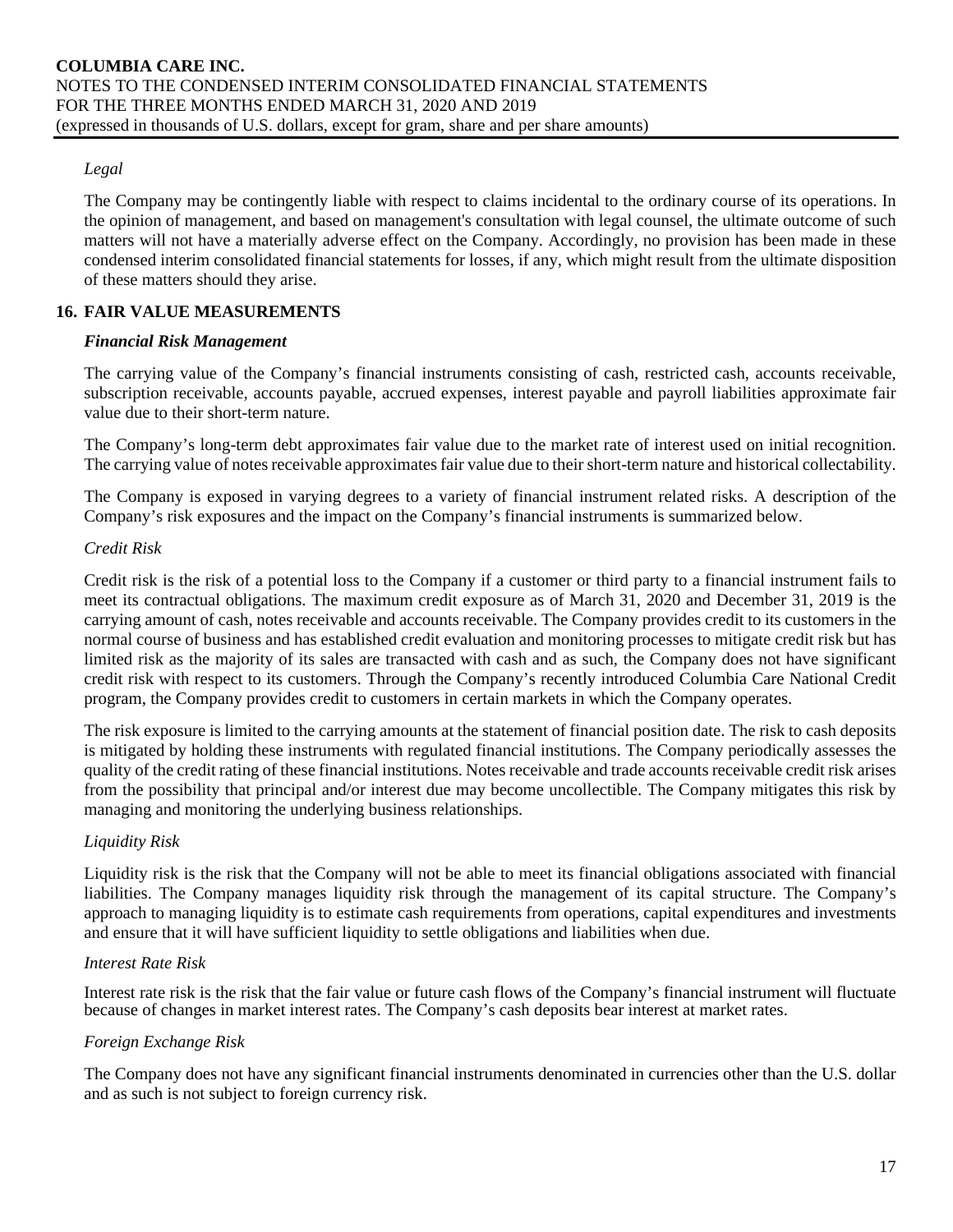# *Price Risk*

Price risk is the risk of variability in fair value due to movements in equity or market prices. The Company is subject to risk of prices to its products due to competitive or regulatory pressures.

# **17. INTANGIBLE ASSET**

During the year ended December 29, 2018, the Company acquired a 70% interest in a license to cultivate, process and sell cannabis in the state of Florida. The Company paid \$11,365 for the sellers' ownership in this license, which consisted of \$10,365 in cash and \$1,000 of units in the Company. Subsequently, the entire license was contributed into Better-Gro Companies, LLC, a Florida limited liability company, in which the Company holds a 70% interest.

The gross value of the intangible asset as of March 31, 2020 was \$16,235, consisting of the \$11,365 purchase price and the non-controlling interest's portion of \$4,870. During the year ended December 31, 2019 the Company changed the estimated useful life of the Florida license from an indefinite life to 15 years. The change in estimate was determined in connection with management's review of the regulatory environment in Florida and industry peers. During the three months ended March 31, 2020, the Company recorded \$271 amortization expense.

# **18. CAPITAL MANAGEMENT**

The Company's objectives when managing capital are to ensure that there are adequate capital resources to ensure the Company's ability to continue as a going concern and maintain adequate levels of funding to support its ongoing operations and development such that it can continue to provide returns to shareholders and benefits for other stakeholders. The Company plans to use existing funds, as well as funds from the future sale of products to fund operations and expansion activities.

The capital structure of the Company consists of items included in shareholders' equity. The Company manages its capital structure in consideration of changes in economic conditions and the risk characteristics of the Company's underlying assets.

Capital is comprised of the Company's shareholders' equity. As of March 31, 2020, the Company's shareholders' equity was \$256,683. The Company manages its capital structure to maximize its financial flexibility and adjusts it in response to changes in economic conditions and the risk characteristics of the underlying assets and business opportunities. The Company does not presently utilize any quantitative measures to monitor its capital. The Company currently is not subject to externally imposed capital requirements. There were no changes to the Company's capital management during the year ended March 31, 2020.

#### **19. NON-CONTROLLING INTERESTS**

The net change in the non-controlling interests is summarized in the table below:

|                                                 | Venture<br>Forth | <b>Curative</b><br>Health | <b>Curative</b><br>Health<br>Cult. | Columbia<br>Care<br>Arizona-<br>Tempe | Columbia<br>Care<br><b>Delaware</b> | Columbia<br>Care<br>Puerto<br>Rico | Columbia<br>Care<br>Maryland | Columbia<br>Care<br>Florida | Columbia<br>Care<br>Eastern<br><b>Virginia</b> | Leafy<br>Greens,<br>Inc. | Total   |
|-------------------------------------------------|------------------|---------------------------|------------------------------------|---------------------------------------|-------------------------------------|------------------------------------|------------------------------|-----------------------------|------------------------------------------------|--------------------------|---------|
| <b>Balance at December 29, 2018 \$</b>          | (2,485)          | (709)                     | (832)                              | 500                                   | (24)                                | (49)                               | (6)                          | 4.542                       |                                                |                          | 937     |
|                                                 |                  |                           |                                    |                                       |                                     |                                    |                              |                             |                                                |                          |         |
| Net income (loss) attributable to<br><b>NCI</b> | (129)            | (111)                     | (208)                              | 63                                    | (65)                                | (1, 475)                           | (21)                         | (2,058)                     | (36)                                           | (99)                     | (4,139) |
|                                                 |                  |                           |                                    |                                       |                                     |                                    |                              |                             |                                                |                          |         |
| Other adjustments                               |                  | 820                       | 1.040                              |                                       | $\overline{\phantom{a}}$            | $\overline{\phantom{a}}$           | ٠                            |                             |                                                |                          | 1.860   |
| <b>Balance at December 31, 2019 \$</b>          | (2,614)          |                           |                                    | 563                                   | (89)                                | (1,524)                            | (27)                         | 2.484                       | (36)                                           | (99)                     | (1,342) |
|                                                 |                  |                           |                                    |                                       |                                     |                                    |                              |                             |                                                |                          |         |
| Net income (loss) attributable to               |                  |                           |                                    |                                       |                                     |                                    |                              |                             |                                                |                          |         |
| <b>NCI</b>                                      | (80)             |                           |                                    |                                       | (67)                                | (314)                              | (10)                         | 10                          | (14)                                           | (65)                     | (538)   |
| <b>Balance at March 31, 2020</b>                | (2,694)          |                           |                                    | 565                                   | (156)                               | (1, 838)                           | (37)                         | 2,494                       | (50)                                           | (164)                    | (1,880) |